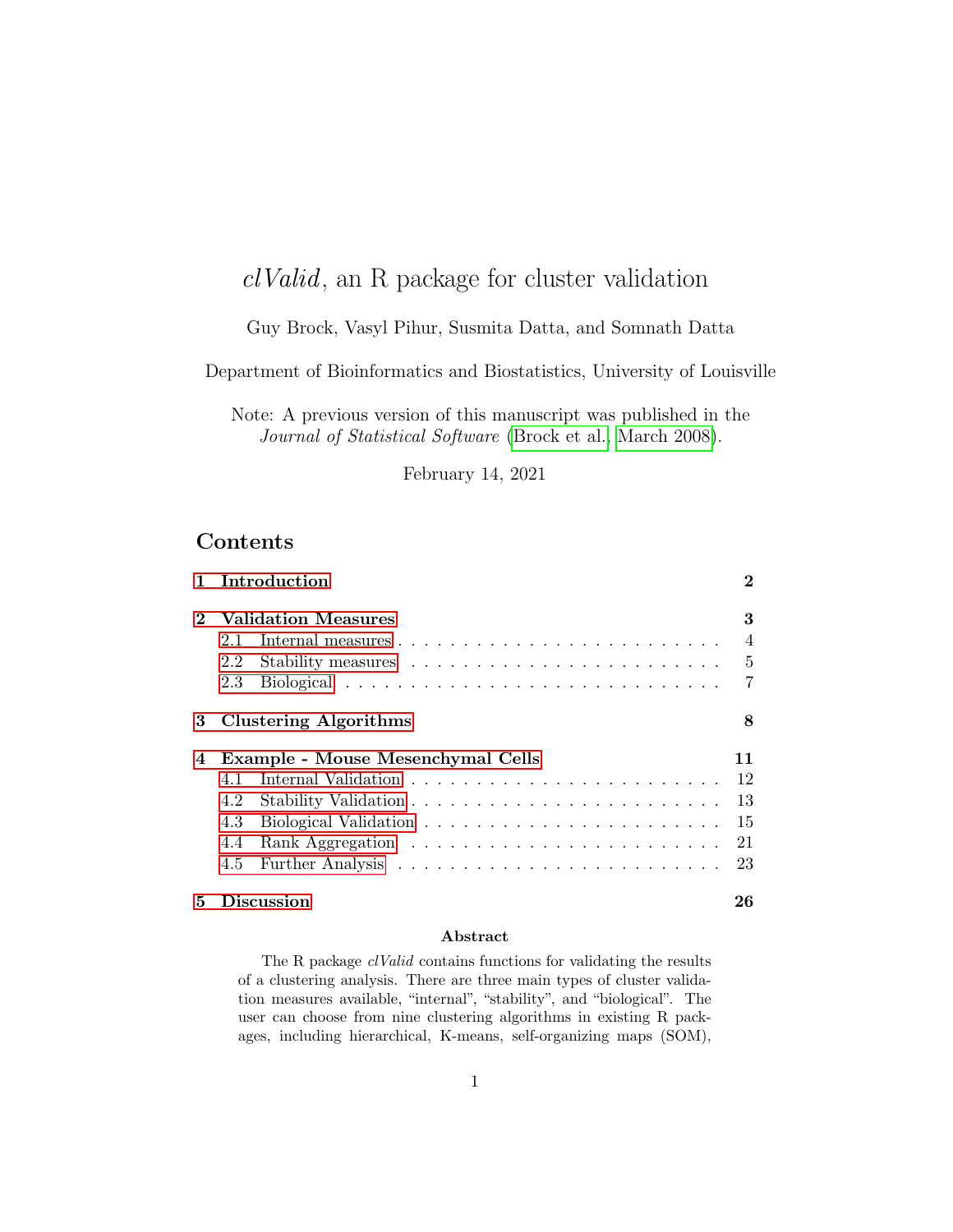and model based clustering. In addition, we provide a function to perform the self-organizing tree algorithm (SOTA) method of clustering. Any combination of validation measures and clustering methods can be requested in a single function call. This allows the user to simultaneously evaluate several clustering algorithms while varying the number of clusters, to help determine the most appropriate method and number of clusters for the dataset of interest. Additionally, the package can automatically make use of the biological information contained in the Gene Ontology (GO) database to calculate the biological validation measures, via the annotation packages available in [Biocon](http://www.bioconductor.org/)[ductor.](http://www.bioconductor.org/) The function returns an object of S4 class *clValid*, which has summary, plot, print, and additional methods which allow the user to display the optimal validation scores and extract clustering results.

# <span id="page-1-0"></span>1 Introduction

Clustering is an unsupervised technique used to group together objects which are "close" to one another in a multidimensional feature space, usually for the purpose of uncovering some inherent structure which the data possesses. Clustering is commonly used in the analysis of high-throughput genomic data, with the aim of grouping together genes or proteins which have similar expression patterns and possibly share common biological pathways [\(DeRisi](#page-27-0) [et al., 1997;](#page-27-0) [Chu et al., 1998;](#page-26-1) [Eisen et al., 1998;](#page-27-1) [Bhattacherjee et al., 2007\)](#page-26-2). A plethora of clustering algorithms currently exist, many of which have shown some promise in the analysis of genomic data [\(Herrero et al., 2001;](#page-28-0) [McLachlan et al., 2002;](#page-28-1) [Dembele and Kastner, 2003;](#page-27-2) [Fu and Medico, 2007\)](#page-27-3). Deciding which clustering method to use can therefore be a daunting task for the researcher conducting the experiment. An additional, related problem is determining the number of clusters that are most appropriate for the data. Ideally, the resulting clusters should not only have good statistical properties (compact, well-separated, connected, and stable), but also give results that are biologically relevant.

A variety of measures aimed at validating the results of a clustering analysis and determining which clustering algorithm performs the best for a particular experiment have been proposed [\(Kerr and Churchill, 2001;](#page-28-2) [Yeung](#page-29-0) [et al., 2001;](#page-29-0) [Datta and Datta, 2003\)](#page-26-3). This validation can be based solely on the internal properties of the data or on some external reference, and on the expression data alone or in conjunction with relevant biological information [\(Gibbons and Roth, 2002;](#page-28-3) [Gat-Viks et al., 2003;](#page-27-4) [Bolshakova et al., 2005;](#page-26-4) [Datta and Datta, 2006\)](#page-26-5). The article by [Handl et al.](#page-28-4) [\(2005\)](#page-28-4), in particular, gives an excellent overview of cluster validation with post-genomic data and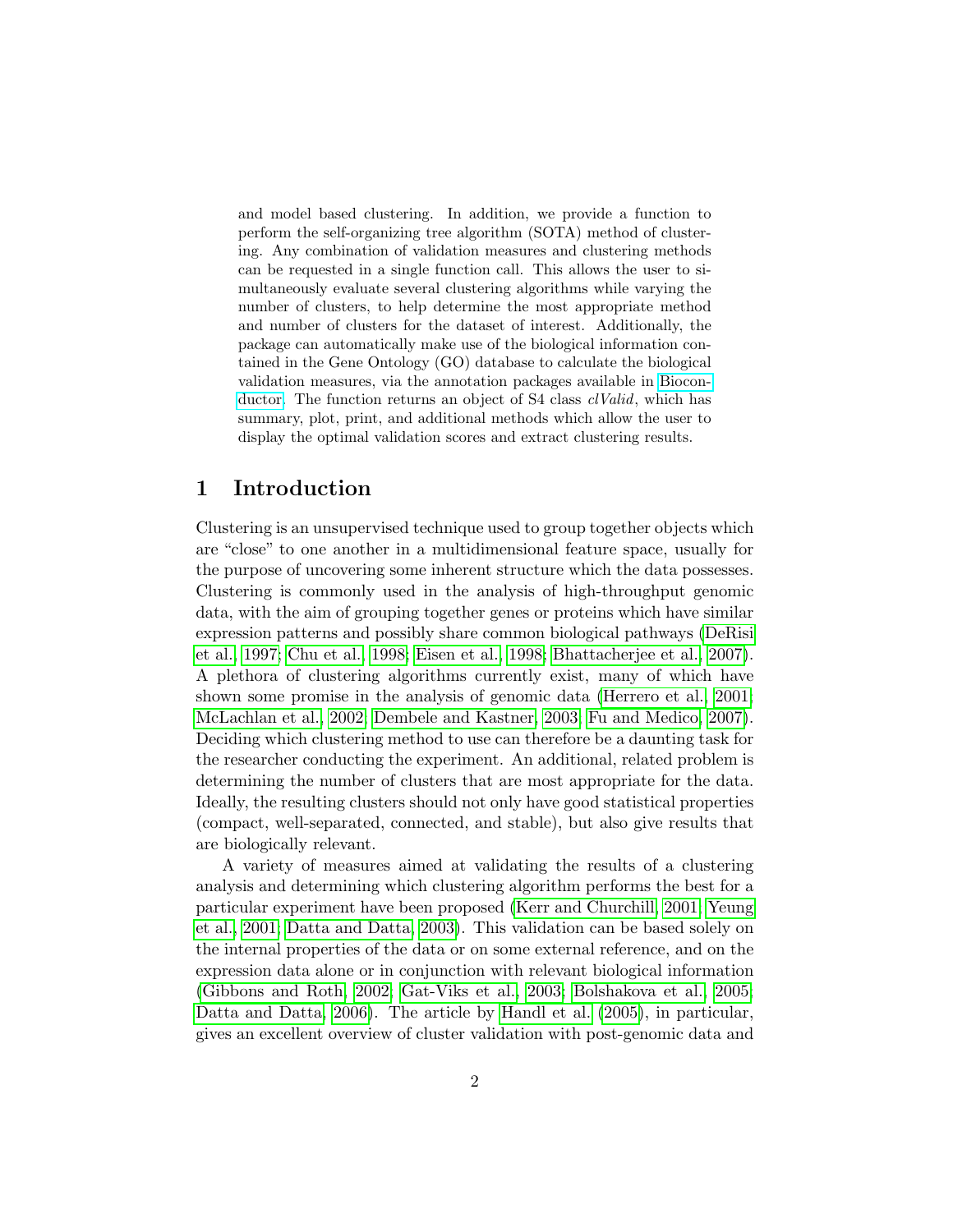provides a synopsis of many of the available validation measures.

In this paper, we present an R package *clValid* which contains a variety of methods for validating the results from a clustering analysis. The main function is clValid(), and the available validation measures fall into the three general categories of "internal", "stability", and "biological". The user can simultaneously select multiple clustering algorithms, validation measures, and numbers of clusters in a single function call, to determine the most appropriate method and an optimal number of clusters for the dataset. Additionally, the clValid package makes use of the biological information contained in the [Gene Ontology](http://www.geneontology.org/) (GO) database via the annotation packages in [Bioconductor,](http://www.bioconductor.org/) in order to automate the calculation of the biological validation measures. The package also contains a function for implementing the self-organizing tree algorithm (SOTA), which to our knowledge has not been previously available in R packages on [CRAN.](http://www.r-project.org) The function returns an object of S4 class clValid, which has a variety of methods available to plot and summarize the validation measures, display the optimal scores along with the corresponding cluster method and number of clusters, and extract the clustering results for a particular algorithm.

The rest of this paper is organized as follows. Section [2](#page-2-0) contains a detailed description of the validation measures that are available. Section [3](#page-7-0) describes the clustering algorithms which are available to use with the clValid package. Section [4](#page-10-0) contain an example using mouse gene expression data from [Bhattacherjee et al.](#page-26-2) [\(2007\)](#page-26-2) that illustrates the use of the clValid package functions and objects. Finally, Section [5](#page-25-0) discusses some additional validation software which is available, and some of the benefits our software provides in comparison.

# <span id="page-2-0"></span>2 Validation Measures

The clValid package offers three types of cluster validation, "internal", "stability", and "biological". Internal validation measures take only the dataset and the clustering partition as input and use intrinsic information in the data to assess the quality of the clustering. The stability measures are a special version of internal measures. They evaluate the consistency of a clustering result by comparing it with the clusters obtained after each column is removed, one at a time. Biological validation evaluates the ability of a clustering algorithm to produce biologically meaningful clusters. We have measures to investigate both the biological homogeneity and stability of the clustering results.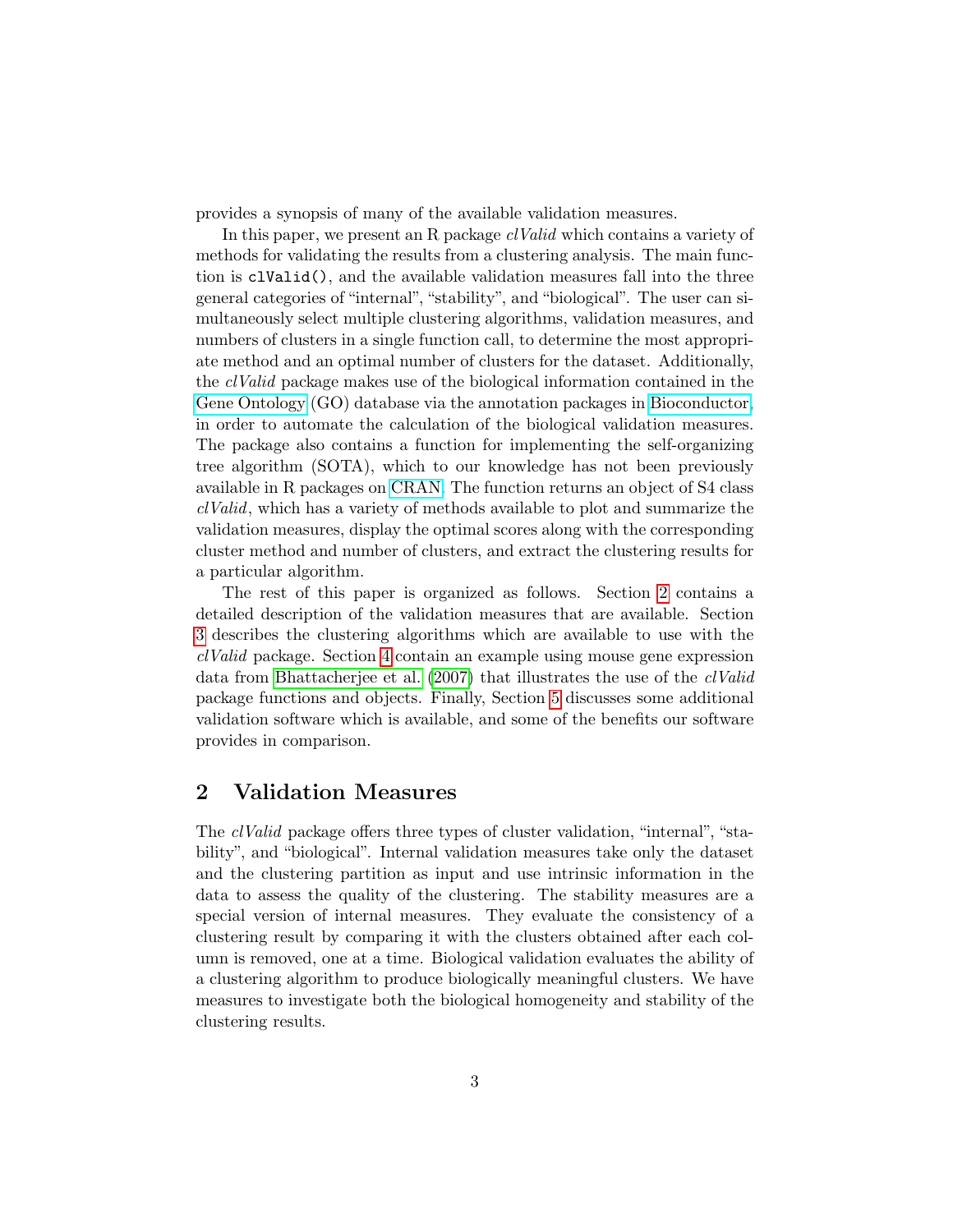### <span id="page-3-0"></span>2.1 Internal measures

For internal validation, we selected measures that reflect the compactness, connectedness, and separation of the cluster partitions. Connectedness relates to what extent observations are placed in the same cluster as their nearest neighbors in the data space, and is here measured by the connectivity [\(Handl et al., 2005\)](#page-28-4). Compactness assesses cluster homogeneity, usually by looking at the intra-cluster variance, while separation quantifies the degree of separation between clusters (usually by measuring the distance between cluster centroids). Since compactness and separation demonstrate opposing trends (compactness increases with the number of clusters but separation decreases), popular methods combine the two measures into a single score. The Dunn Index [\(Dunn, 1974\)](#page-27-5) and Silhouette Width [\(Rousseeuw,](#page-29-1) [1987\)](#page-29-1) are both examples of non-linear combinations of the compactness and separation, and with the connectivity comprise the three internal measures available in *clValid*. The details of each measure are given below, and for a good overview of internal measures in general see [Handl et al.](#page-28-4) [\(2005\)](#page-28-4).

#### **Connectivity**

Let N denote the total number of observations (rows) in a dataset and M denote the total number of columns, which are assumed to be numeric (e.g., a collection of samples, time points, etc.). Define  $nn_{i(j)}$  as the j<sup>th</sup> nearest neighbor of observation i, and let  $x_{i,nn_{i(j)}}$  be zero if i and j are in the same cluster and  $1/j$  otherwise. Then, for a particular clustering partition  $\mathcal{C} = \{C_1, \ldots, C_K\}$  of the N observations into K disjoint clusters, the connectivity is defined as

$$
Conn(\mathcal{C}) = \sum_{i=1}^{N} \sum_{j=1}^{L} x_{i,nn_{i(j)}} ,
$$

where  $L$  is a parameter giving the number of nearest neighbors to use. The connectivity has a value between zero and  $\infty$  and should be minimized.

#### Silhouette Width

The Silhouette Width is the average of each observation's Silhouette value. The Silhouette value measures the degree of confidence in the clustering assignment of a particular observation, with well-clustered observations having values near 1 and poorly clustered observations having values near −1. For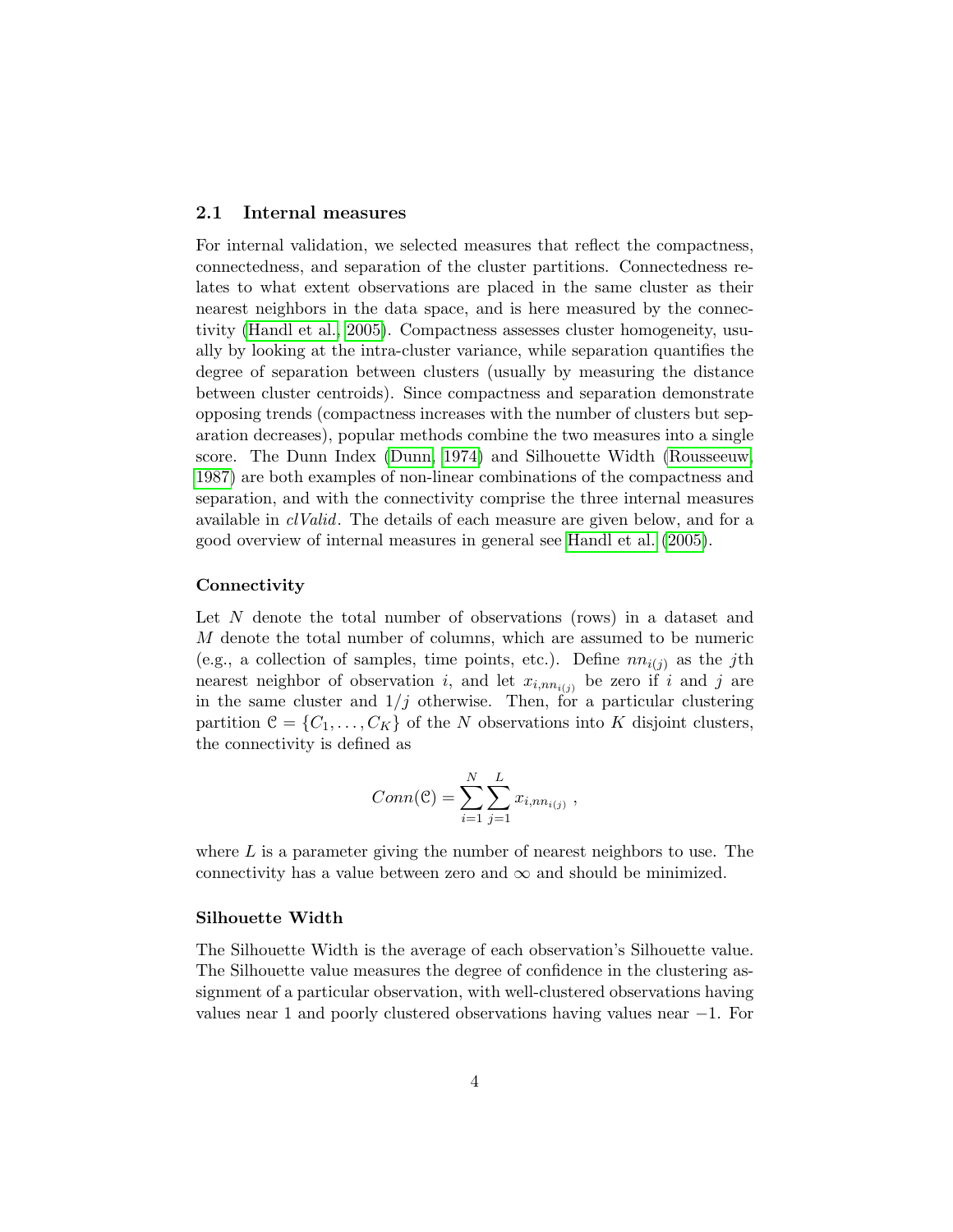observation  $i$ , it is defined as

$$
S(i) = \frac{b_i - a_i}{max(b_i, a_i)},
$$

where  $a_i$  is the average distance between i and all other observations in the same cluster, and  $b_i$  is the average distance between i and the observations in the "nearest neighboring cluster", i.e.

$$
b_i = \min_{C_k \in \mathcal{C} \setminus C(i)} \sum_{j \in C_k} \frac{dist(i,j)}{n(C_k)},
$$

where  $C(i)$  is the cluster containing observation i,  $dist(i, j)$  is the distance (e.g. Euclidean, Manhattan) between observations i and j, and  $n(C)$  is the cardinality of cluster C. The Silhouette Width thus lies in the interval [−1, 1], and should be maximized. For more information, see the help page for the silhouette() function in package *cluster* [\(Rousseeuw et al., 2006\)](#page-29-2).

#### Dunn Index

The Dunn Index is the ratio of the smallest distance between observations not in the same cluster to the largest intra-cluster distance. It is computed as

$$
D(\mathcal{C}) = \frac{C_k, C_l \in \mathcal{C}, C_k \neq C_l} {\max_{C_m \in \mathcal{C}} \text{diam}(C_m)} \frac{dist(i,j)}{C_m \in \mathcal{C}},
$$

where  $diam(C_m)$  is the maximum distance between observations in cluster  $C_m$ . The Dunn Index has a value between zero and  $\infty$ , and should be maximized.

#### <span id="page-4-0"></span>2.2 Stability measures

The stability measures compare the results from clustering based on the full data to clustering based on removing each column, one at a time. These measures work especially well if the data are highly correlated, which is often the case in high-throughput genomic data. The included measures are the average proportion of non-overlap (APN), the average distance (AD), the average distance between means (ADM), and the figure of merit (FOM) [\(Datta and Datta, 2003;](#page-26-3) [Yeung et al., 2001\)](#page-29-0). In all cases the average is taken over all the deleted columns, and all measures should be minimized.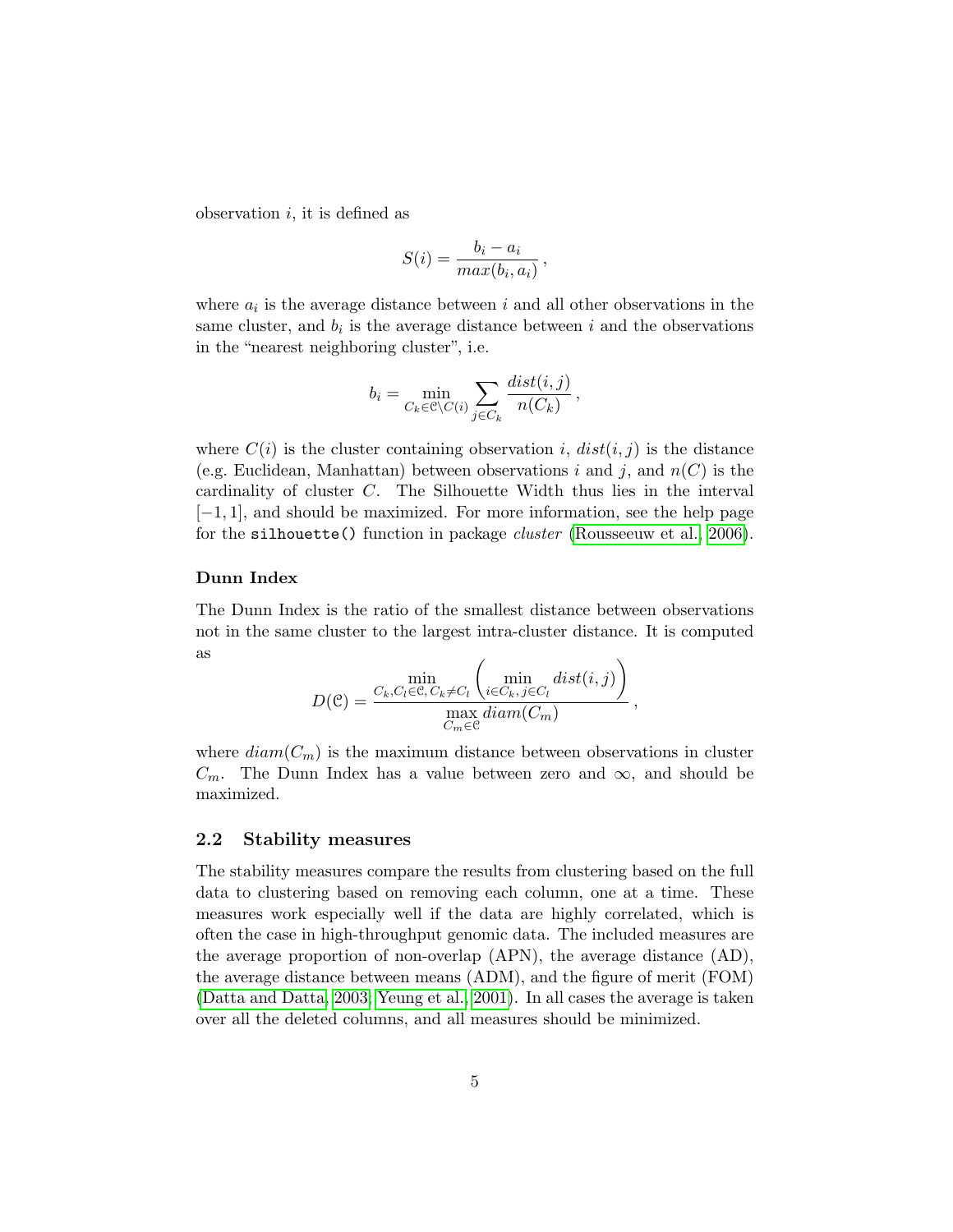## Average Proportion of Non-overlap (APN)

The APN measures the average proportion of observations not placed in the same cluster by clustering based on the full data and clustering based on the data with a single column removed. Let  $C^{i,0}$  represent the cluster containing observation  $i$  using the original clustering (based on all available data), and  $C^{i,\ell}$  represent the cluster containing observation i where the clustering is based on the dataset with column  $\ell$  removed. Then, with the total number of clusters set to  $K$ , the APN measure is defined as

$$
APN(K) = \frac{1}{MN} \sum_{i=1}^{N} \sum_{\ell=1}^{M} \left( 1 - \frac{n(C^{i,\ell} \cap C^{i,0})}{n(C^{i,0})} \right).
$$

The APN is in the interval  $[0, 1]$ , with values close to zero corresponding with highly consistent clustering results.

## Average Distance (AD)

The AD measure computes the average distance between observations placed in the same cluster by clustering based on the full data and clustering based on the data with a single column removed. It is defined as

$$
AD(K) = \frac{1}{MN} \sum_{i=1}^{N} \sum_{\ell=1}^{M} \frac{1}{n(C^{i,0})n(C^{i,\ell})} \left[ \sum_{i \in C^{i,0}, j \in C^{i,\ell}} dist(i,j) \right].
$$

The AD has a value between zero and  $\infty$ , and smaller values are preferred.

### Average Distance between Means (ADM)

The ADM measure computes the average distance between cluster centers for observations placed in the same cluster by clustering based on the full data and clustering based on the data with a single column removed. It is defined as

$$
ADM(K)=\frac{1}{MN}\sum_{i=1}^{N}\sum_{\ell=1}^{M}dist(\bar{x}_{C^{i,\ell}},\bar{x}_{C^{i,0}}),
$$

where  $\bar{x}_{C^{i,0}}$  is the mean of the observations in the cluster which contain observation i, when clustering is based on the full data, and  $\bar{x}_{C^{i,\ell}}$  is similarly defined. Currently, ADM only uses the Euclidean distance. It also has a value between zero and  $\infty$ , and again smaller values are prefered.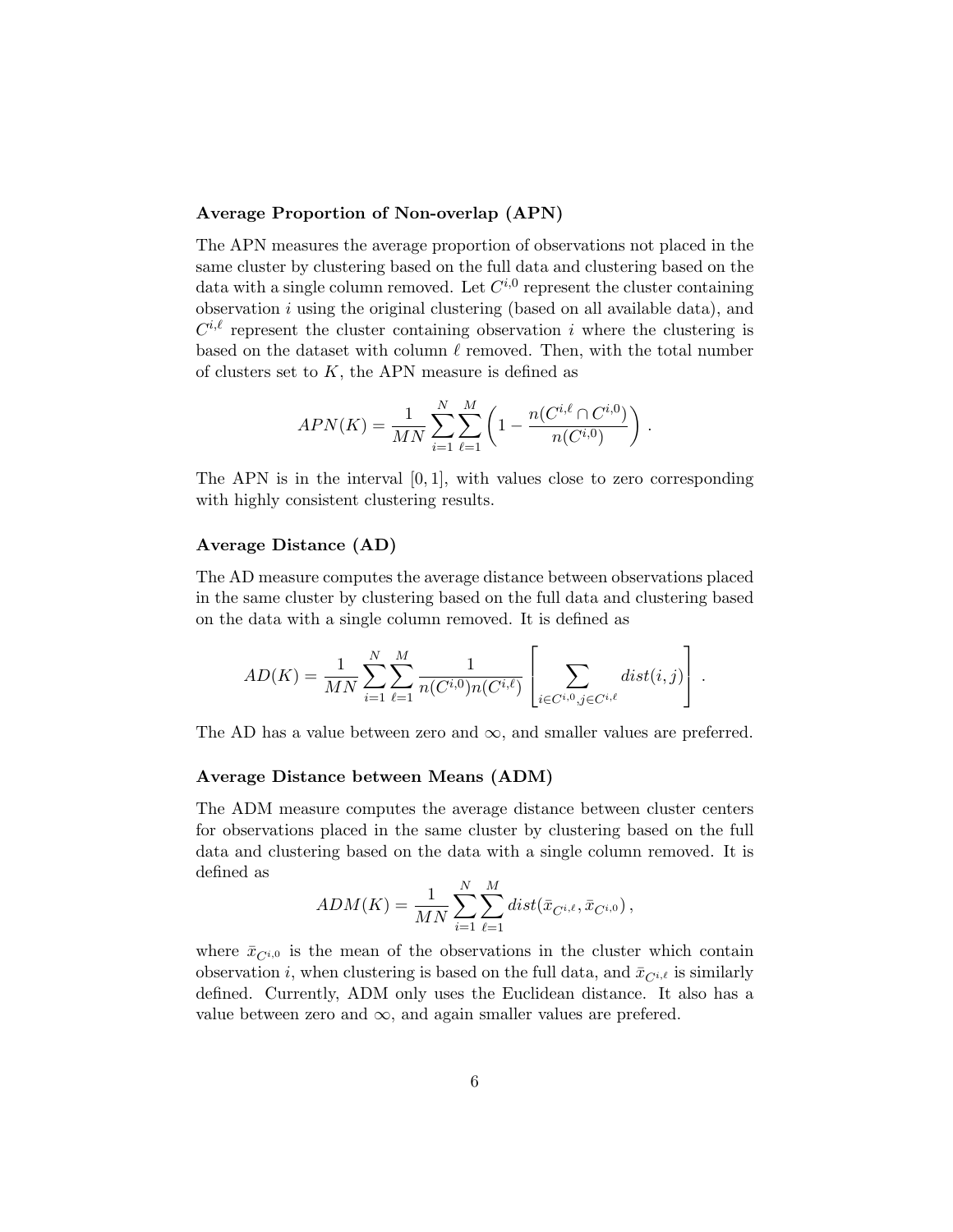## Figure of Merit (FOM)

The FOM measures the average intra-cluster variance of the observations in the deleted column, where the clustering is based on the remaining (undeleted) samples. This estimates the mean error using predictions based on the cluster averages. For a particular left-out column  $\ell$ , the FOM is

$$
FOM(\ell, K) = \sqrt{\frac{1}{N} \sum_{k=1}^{K} \sum_{i \in C_k(\ell)} dist(x_{i,\ell}, \bar{x}_{C_k(\ell)}),}
$$

where  $x_{i,\ell}$  is the value of the *i*th observation in the  $\ell$ th column in cluster  $C_k(\ell)$ , and  $\bar{x}_{C_k(\ell)}$  is the average of cluster  $C_k(\ell)$ . Currently, the only distance available for FOM is Euclidean. The FOM is multiplied by an adjustment factor  $\sqrt{\frac{N}{N-K}}$ , to alleviate the tendency to decrease as the number of clusters increases. The final score is averaged over all the removed columns, and has a value between zero and  $\infty$ , with smaller values equaling better performance.

## <span id="page-6-0"></span>2.3 Biological

Biological validation evaluates the ability of a clustering algorithm to produce biologically meaningful clusters. A typical application of biological validation is in microarray data, where observations correspond to genes (where "genes" could be open reading frames (ORFs), express sequence tags (ESTs), serial analysis of gene expression (SAGE) tags, etc.). There are two measures available, the biological homogeneity index (BHI) and biological stability index (BSI), both originally presented in [Datta and Datta](#page-26-5) [\(2006\)](#page-26-5).

#### Biological Homogeneity Index (BHI)

As its name implies, the BHI measures how homogeneous the clusters are biologically. Let  $\mathcal{B} = \{B_1, \ldots, B_F\}$  be a set of F functional classes, not necessarily disjoint, and let  $B(i)$  be the functional class containing gene i (with possibly more than one functional class containing i). Similarly, we define  $B(j)$  as the function class containing gene j, and assign the indicator function  $I(B(i) = B(j))$  the value 1 if  $B(i)$  and  $B(j)$  match (any one match is sufficient in the case of membership to multiple functional classes), and 0 otherwise. Intuitively, we hope that genes placed in the same statistical cluster also belong to the same functional classes. Then, for a given statistical clustering partition  $\mathcal{C} = \{C_1, \ldots, C_K\}$  and set of biological classes  $\mathcal{B}$ ,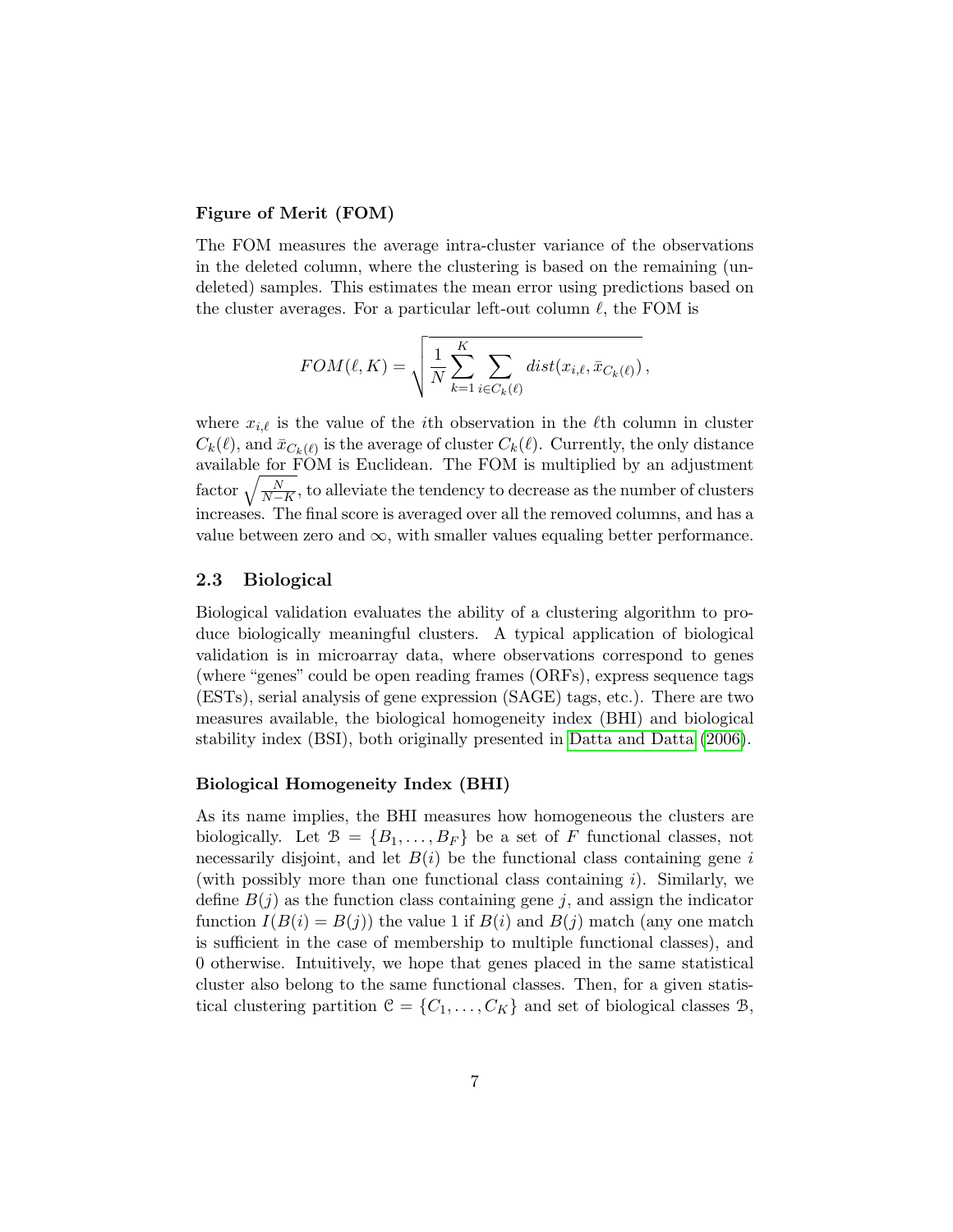the BHI is defined as

$$
BHI(C, B) = \frac{1}{K} \sum_{k=1}^{K} \frac{1}{n_k(n_k - 1)} \sum_{i \neq j \in C_k} I(B(i) = B(j)).
$$

Here  $n_k = n(C_k \cap B)$  is the number of annotated genes in statistical cluster  $C_k$ . Note that if  $n_k = 1$  or 0, i.e. there is only one or no annotated genes in statistical cluster  $C_k$ , then a value of zero is added for that cluster. The BHI is in the range  $[0, 1]$ , with larger values corresponding to more biologically homogeneous clusters.

#### Biological Stability Index (BSI)

The BSI is similar to the other stability measures, and inspects the consistency of clustering for genes with similar biological functionality. Each sample is removed one at a time, and the cluster membership for genes with similar functional annotation is compared with the cluster membership using all available samples. The BSI is defined as

$$
BSI(\mathcal{C}, \mathcal{B}) = \frac{1}{F} \sum_{k=1}^{F} \frac{1}{n(B_k)(n(B_k) - 1)M} \sum_{\ell=1}^{M} \sum_{i \neq j \in B_k} \frac{n(C^{i,0} \cap C^{j,\ell})}{n(C^{i,0})},
$$

where F is the total number of functional classes,  $C^{i,0}$  is the statistical cluster containing observation i based on all the data, and  $C^{j,\ell}$  is the statistical cluster containing observation  $i$  when column  $\ell$  is removed. Note that if  $n(B_k) = 0$  or 1, i.e. there are less than two genes belonging to functional class  $B_k$ , then a value of zero is taken for that class. The BSI is in the range [0, 1], with larger values corresponding to more stable clusters of the functionally annotated genes.

# <span id="page-7-0"></span>3 Clustering Algorithms

The R statistical computing project [\(R Development Core Team, 2006\)](#page-28-5) has a wide variety of clustering algorithms available in the base distribution and various add-on packages. We make use of nine algorithms from the base distribution and add-on packages cluster [\(Rousseeuw et al., 2006;](#page-29-2) [Kaufman](#page-28-6) [and Rousseeuw, 1990\)](#page-28-6), kohonen [\(Wehrens, 2006\)](#page-29-3), and mclust [\(Fraley and](#page-27-6) [Raftery, 2007;](#page-27-6) [Fraley and A. E. Raftery, 2003\)](#page-27-7), and in addition provide a function for implementing SOTA in the *clValid* package. A brief description of each clustering method and its availability is given below.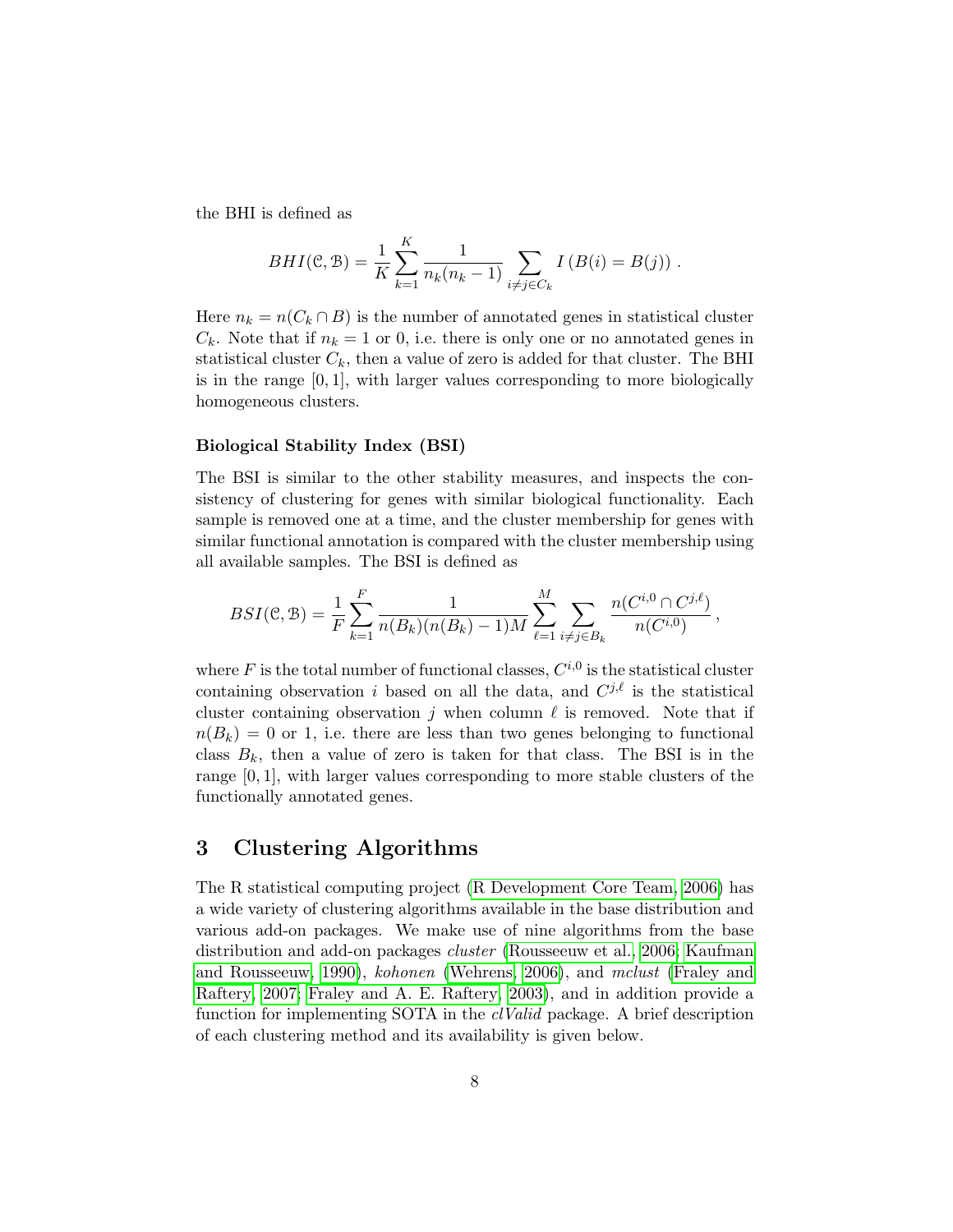# UPGMA

Unweighted Pair Group Method with Arithmetic Mean is probably the most frequently used clustering algorithm [\(Kaufman and Rousseeuw, 1990\)](#page-28-6). It is an agglomerative, hierarchical clustering algorithm that yields a dendogram which can be cut at a chosen height to produce the desired number of clusters. Each observation is initially placed in its own cluster, and the clusters are successively joined together in order of their "closeness". The closeness of any two clusters is determined by a dissimilarity matrix, and can be based on a variety of agglomeration methods. UPGMA is included with the base distribution of R in function hclust(), and is also implemented in the agnes() function in package *cluster*.

## K-means

K-means is an iterative method which minimizes the within-class sum of squares for a given number of clusters [\(Hartigan and Wong, 1979\)](#page-28-7). The algorithm starts with an initial guess for the cluster centers, and each observation is placed in the cluster to which it is closest. The cluster centers are then updated, and the entire process is repeated until the cluster centers no longer move. Often another clustering algorithm (e.g., UPGMA) is run initially to determine starting points for the cluster centers. K-means is implemented in the function kmeans(), included with the base distribution of R.

#### Diana

Diana is a divisive hierarchical algorithm that initially starts with all observations in a single cluster, and successively divides the clusters until each cluster contains a single observation. Along with SOTA, Diana is one of a few representatives of the divisive hierarchical approach to clustering. Diana is available in function diana() in package *cluster*.

#### PAM

Partitioning around medoids (PAM) is similar to K-means, but is considered more robust because it admits the use of other dissimilarities besides Euclidean distance. Like K-means, the number of clusters is fixed in advance, and an initial set of cluster centers is required to start the algorithm. PAM is available in the cluster package as function pam().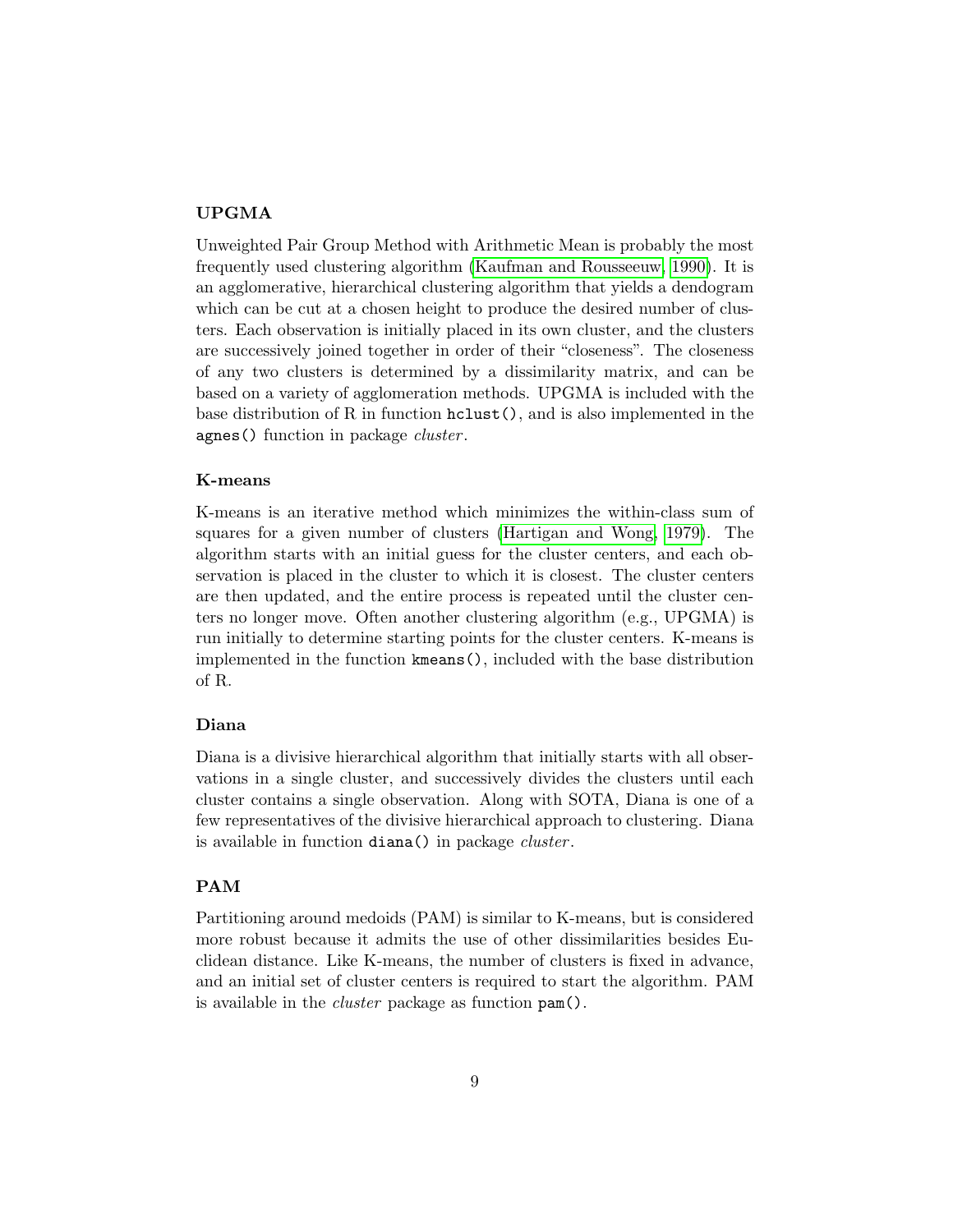# Clara

Clara is a sampling-based algorithm which implements PAM on a number of sub-datasets [\(Kaufman and Rousseeuw, 1990\)](#page-28-6). This allows for faster running times when a number of observations is relatively large. Clara is also available in package cluster as function clara().

#### Fanny

This algorithm performs fuzzy clustering, where each observation can have partial membership in each cluster [\(Kaufman and Rousseeuw, 1990\)](#page-28-6). Thus, each observation has a vector which gives the partial membership to each of the clusters. A hard cluster can be produced by assigning each observation to the cluster where it has the highest membership. Fanny is available in the *cluster* package (function  $fanny()$ ).

## SOM

Self-organizing maps [\(Kohonen, 1997\)](#page-28-8) is an unsupervised learning technique that is popular among computational biologists and machine learning researchers. SOM is based on neural networks, and is highly regarded for its ability to map and visualize high-dimensional data in two dimensions. SOM is available as the som() function in package kohonen.

#### Model based clustering

Under this approach, a statistical model consisting of a finite mixture of Gaussian distributions is fit to the data [\(Fraley and Raftery, 2001\)](#page-27-8). Each mixture component represents a cluster, and the mixture components and group memberships are estimated using maximum likelihood (EM algorithm). The function Mclust() in package mclust implements model based clustering.

#### SOTA

Self-organizing tree algorithm (SOTA) is an unsupervised network with a divisive hierarchical binary tree structure. It was originally proposed by [Dopazo and Carazo](#page-27-9) [\(1997\)](#page-27-9) for phylogenetic reconstruction, and later applied to cluster microarray gene expression data in [\(Herrero et al., 2001\)](#page-28-0). It uses a fast algorithm and hence is suitable for clustering a large number of objects. SOTA is included with the *clValid* package as function sota().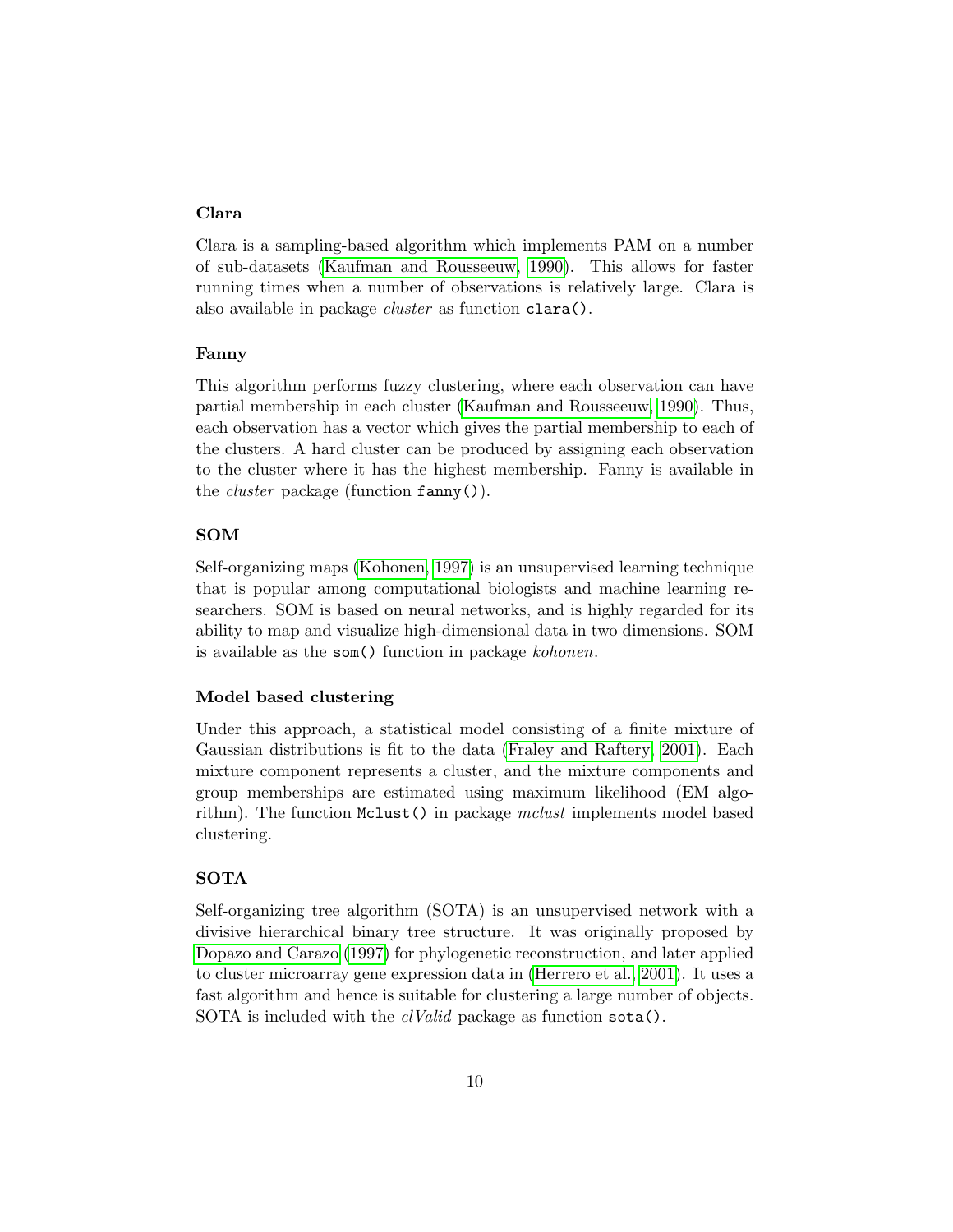# <span id="page-10-0"></span>4 Example - Mouse Mesenchymal Cells

To illustrate the cluster validation measures in package clValid, we use data from an Affymetrix microarray experiment comparing gene expression of mesenchymal cells from two distinct lineages, neural crest and mesodermderived. The dataset consists of 147 genes and ESTs which were determined to be significantly differentially expressed between the two cell lineages, with at least a 1.5 fold increase or decrease in expression. There are three samples for each of the neural crest and mesoderm-derived cells, so the expression matrix has dimension  $147 \times 6$ . In addition, the genes were grouped into the functional classes according to their biological description, with categories ECM/receptors (16), growth/differentiation (16), kinases/phosphatases (7), metabolism (8), stress-induced (6), transcription factors (28), and miscellaneous (25). The biological function of 10 genes was unknown, and 31 of the "genes" were ESTs. For further description of the dataset and the experiments the reader is referred to [Bhattacherjee et al.](#page-26-2) [\(2007\)](#page-26-2).

We begin by loading the dataset:

#### R> data(mouse)

his dataset has the typical format found in microarray data, with the rows as genes (variables) and the columns as the samples. Although this is a transposition of the data structure used for more conventional statistics (rows are samples, columns are variables), in both cases the typical goal is to cluster the rows based on the columns (although, in microarray data analysis the samples are also commonly clustered). Hence, the clValid function assumes that the rows of the input matrix are the intended items to be clustered.

We want to evaluate the results from a clustering analysis, using the clustering algorithms UPGMA, PAM, and K-means. Since the genes fall into one of two groups, up or down-regulated in the neural crest vs. mesoderm-derived tissue, the numbers of clusters is varied from 2 to 6. The distance metric (both for the applicable clustering methods and validation measures) is set to "euclidean"; other available options are "correlation" and "manhattan". The agglomeration method for hierarchical clustering is set to "average". We illustrate each category of validation measure separately, but it should be noted that the user can request all three types of validation measures at once (which would also be more computationally efficient).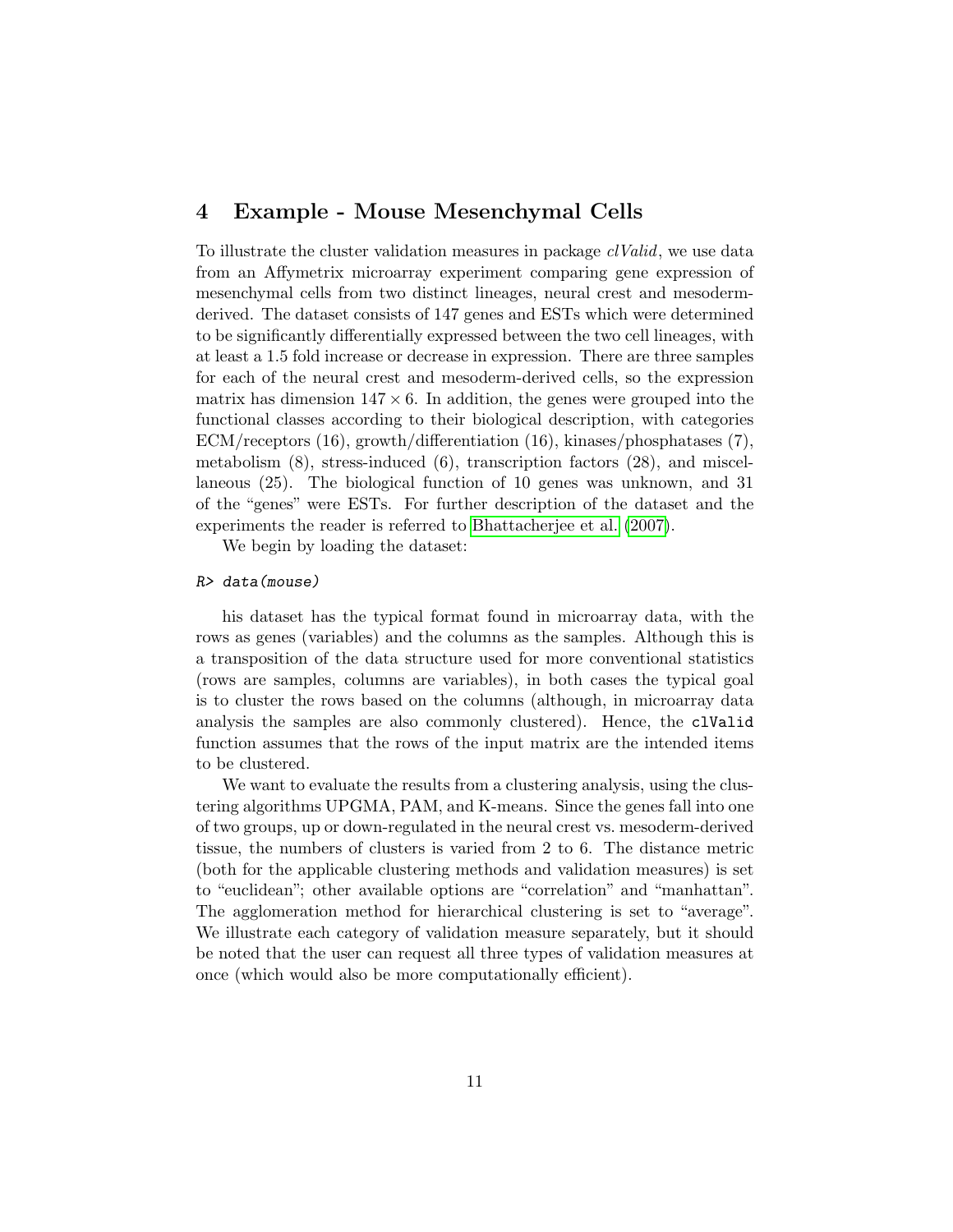# <span id="page-11-0"></span>4.1 Internal Validation

The internal validation measures are the connectivity, Silhouette Width, and Dunn Index. The neighborhood size for the connectivity is set to 10 by default, the neighbSize argument can be used to change this. Note that the clustering method "agnes" was omitted, since this also performs hierarchical clustering and would be redundant with the "hierarchical" method.

```
R> express <- mouse[,c("M1","M2","M3","NC1","NC2","NC3")]
R> rownames(express) <- mouse$ID
R> intern <- clValid(express, 2:6, clMethods=c("hierarchical","kmeans","pam"),
+ validation="internal")
```
To view the results of the analysis, print, plot, and summary methods are available for the clValid object intern. The summary statement will display all the validation measures in a table, and also give the clustering method and number of clusters corresponding to the optimal score for each measure.

```
R> summary(intern)
Clustering Methods:
hierarchical kmeans pam
Cluster sizes:
2 3 4 5 6
Validation Measures:
                            2 3 4 5 6
hierarchical Connectivity 5.3270 14.2528 20.7520 27.0726 30.6194
           Dunn 0.1291 0.0788 0.0857 0.0899 0.0899
           Silhouette 0.5133 0.4195 0.3700 0.3343 0.3233
kmeans Connectivity 13.2548 17.6651 37.3980 43.2655 50.6095
           Dunn 0.0464 0.0873 0.0777 0.0815 0.0703
           Silhouette 0.4571 0.4182 0.3615 0.3367 0.3207
pam Connectivity 18.7917 27.9651 30.9302 44.9671 32.9667
           Dunn 0.0391 0.0597 0.0510 0.0761 0.0816
           Silhouette 0.4271 0.3489 0.3563 0.3530 0.4152
```
Optimal Scores: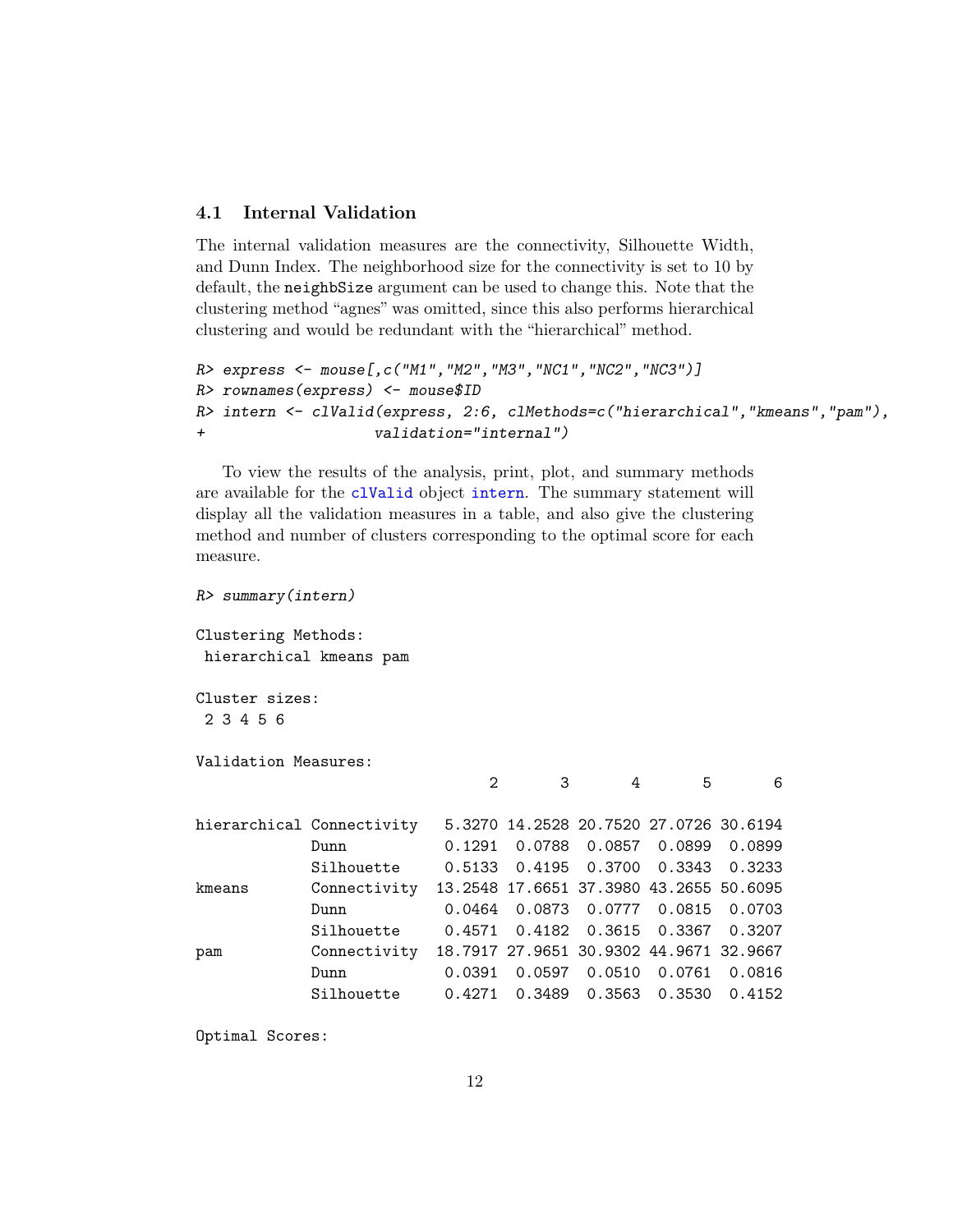Score Method Clusters Connectivity 5.3270 hierarchical 2 Dunn 0.1291 hierarchical 2 Silhouette 0.5133 hierarchical 2

Hierarchical clustering with two clusters performs the best in each case. The validation measures can also be displayed graphically using the plot() method. Plots for individual measures can be requested using the measures argument. A legend is also included with each plot. The default location of the legend is the top right corner of each plot, this can be changed using the legendLoc argument. Here, we combine all three plots into a single figure and so suppress the legends in each individual plot.

```
R> op \leq par(no.readonly=TRUE)
R > par(mfrow=c(2,2),mar=c(4,4,3,1))R> plot(intern, legend=FALSE)
R> plot(nClusters(intern),measures(intern,"Dunn")[,,1],type="n",axes=F,
+ xlab="",ylab="")
R> legend("center", clusterMethods(intern), col=1:9, lty=1:9, pch=paste(1:9))
R> par(op)
```
The plots of the connectivity, Dunn Index, and Silhouette Width are given in Figure [1.](#page-13-0) Recall that the connectivity should be minimized, while both the Dunn Index and the Silhouette Width should be maximized. Thus, it appears that hierarchical clustering (UPGMA) outperforms the other clustering algorithms under each validation measure. For hierarchical clustering the optimal number of clusters is clearly two. For PAM, a case could be made for using six clusters.

## <span id="page-12-0"></span>4.2 Stability Validation

The stability measures include the APN, AD, ADM, and FOM. The measures should be minimized in each case. Stability validation requires more time than internal validation, since clustering needs to be redone for each of the datasets with a single column removed.

```
R> stab <- clValid(express, 2:6, clMethods=c("hierarchical","kmeans","pam"),
+ validation="stability")
```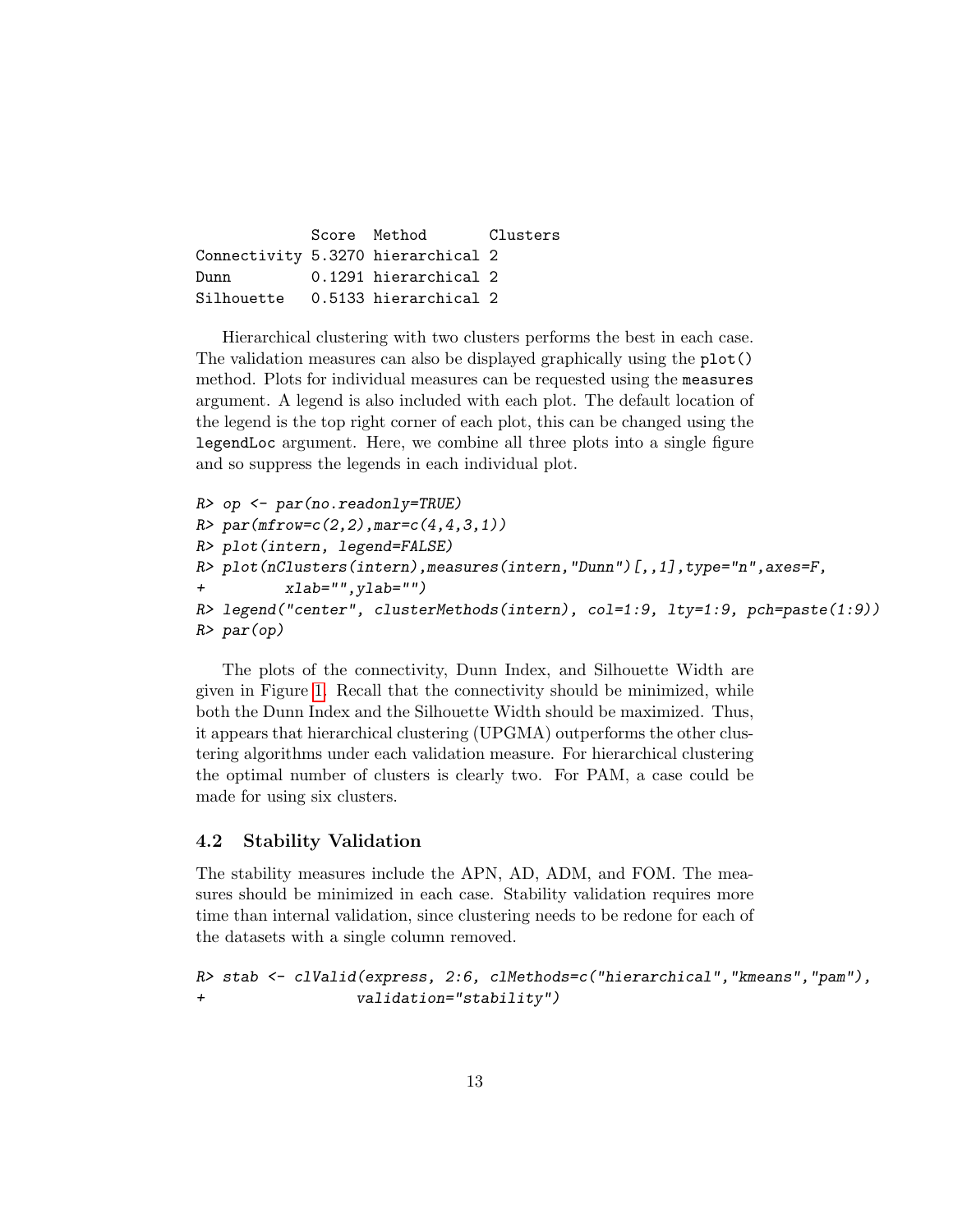

<span id="page-13-0"></span>Figure 1: Plots of the connectivity measure, the Dunn Index, and the Silhouette Width.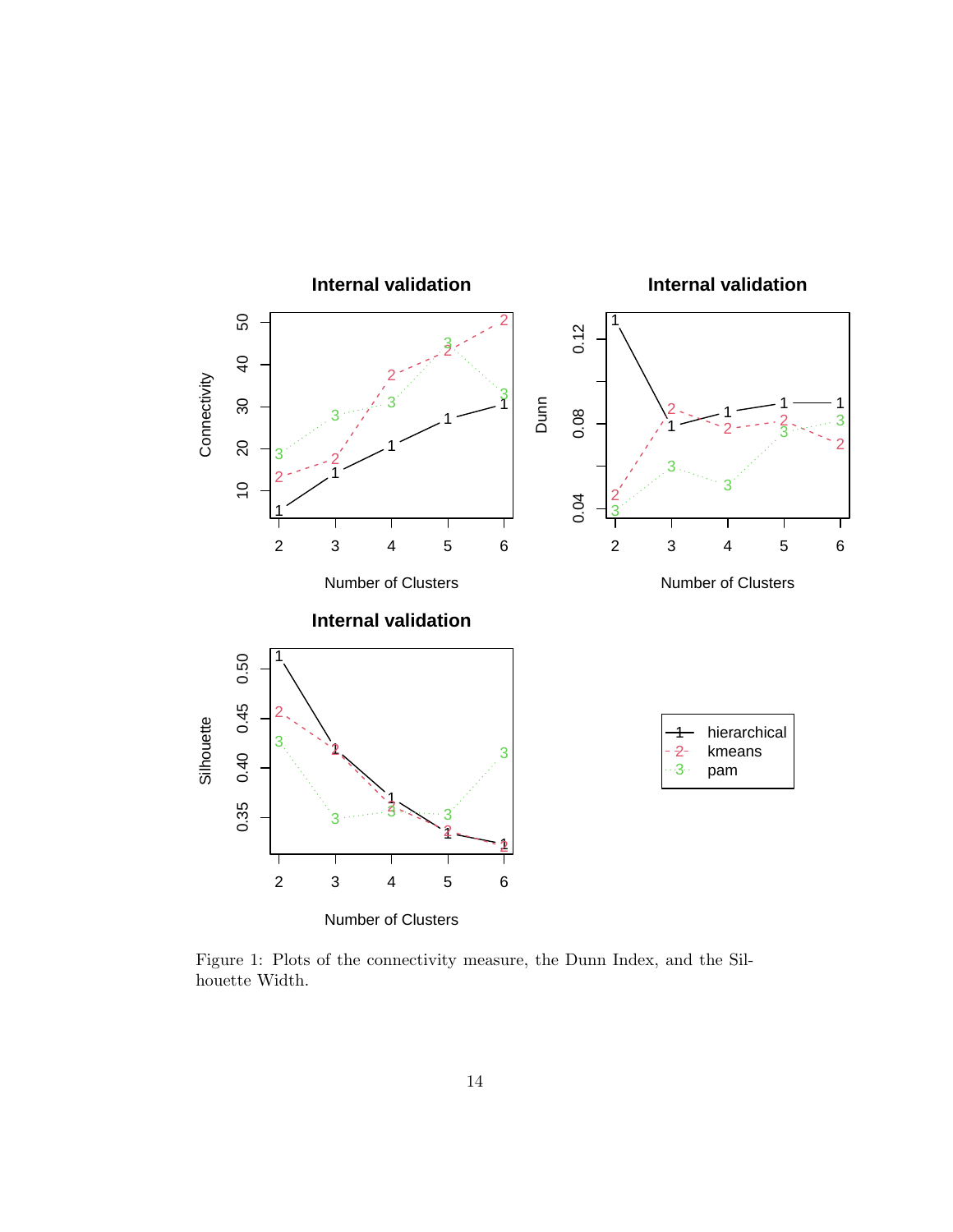Instead of viewing all the validation measures via the summary() method, we can instead just view the optimal values using the optimalScores() method.

#### R> optimalScores(stab)

|     | Score         |                            | Method Clusters |
|-----|---------------|----------------------------|-----------------|
|     |               | APN 0.0478101 hierarchical | 2               |
| AD. | 1.5271789     | pam                        | 6               |
|     | ADM 0.1400795 | pam                        | 6               |
|     | FOM 0.5158032 | pam                        | 6               |

For the APN measures, hierarchical clustering with two clusters again gives the best score. However, for the other three measures PAM with six clusters has the best score. It is illustrative to graphically visualize each of the validation measures. The plot of the FOM measure is very similar to the AD measure, so we have omitted it from the figure.

```
R > par(mfrow=c(2,2),mar=c(4,4,3,1))R> plot(stab, measure=c("APN","AD","ADM"),legend=FALSE)
R> plot(nClusters(stab),measures(stab,"APN")[,,1],type="n",axes=F,
+ xlab="",ylab="")
R> legend("center", clusterMethods(stab), col=1:9, lty=1:9, pch=paste(1:9))
R> par(op)
```
The plots of the APN, AD, and ADM are given in Figure [2.](#page-15-0) The APN measure shows an interesting trend, in that it initially increases from two to four clusters but subsequently decreases afterwards. Though hierarchical clustering with two clusters has the best score, PAM with six clusters is a close second. The AD and FOM measures tend to decrease as the number of clusters increases. Here PAM with six clusters has the best overall score, though the other algorithms have similar scores. For the ADM measure PAM with six clusters again has the best score, though the other methods outperform PAM for smaller numbers of clusters.

# <span id="page-14-0"></span>4.3 Biological Validation

There are two options for biological validation using the BHI and BSI measures. The first option is to explicitly specify the functional clustering of the genes. This requires the user to predetermine the functional classes of the genes, e.g. using an annotation software package like FatiGO [\(Al-Shahrour](#page-26-6)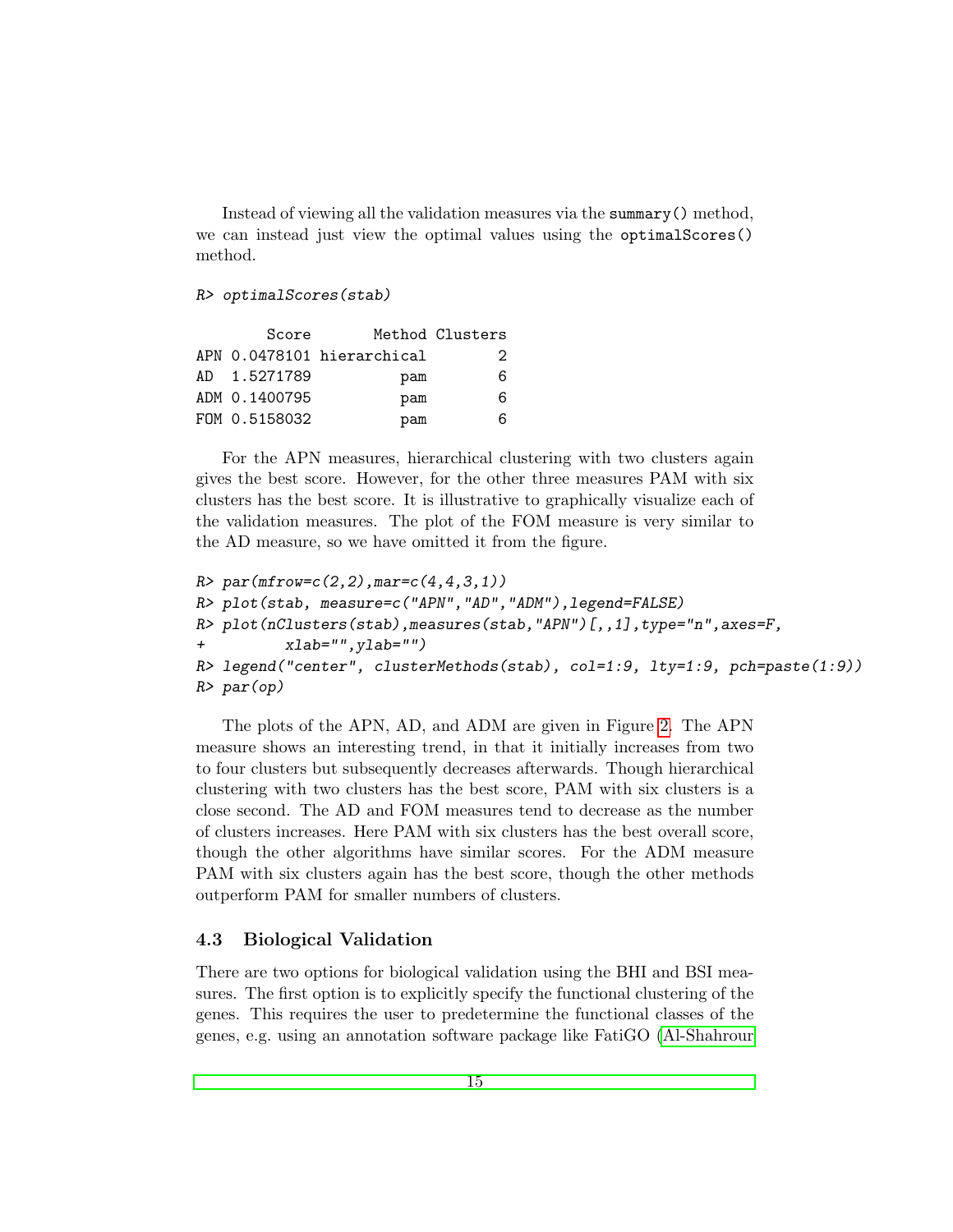

<span id="page-15-0"></span>Figure 2: Plot of the APN, AD, and APN measures.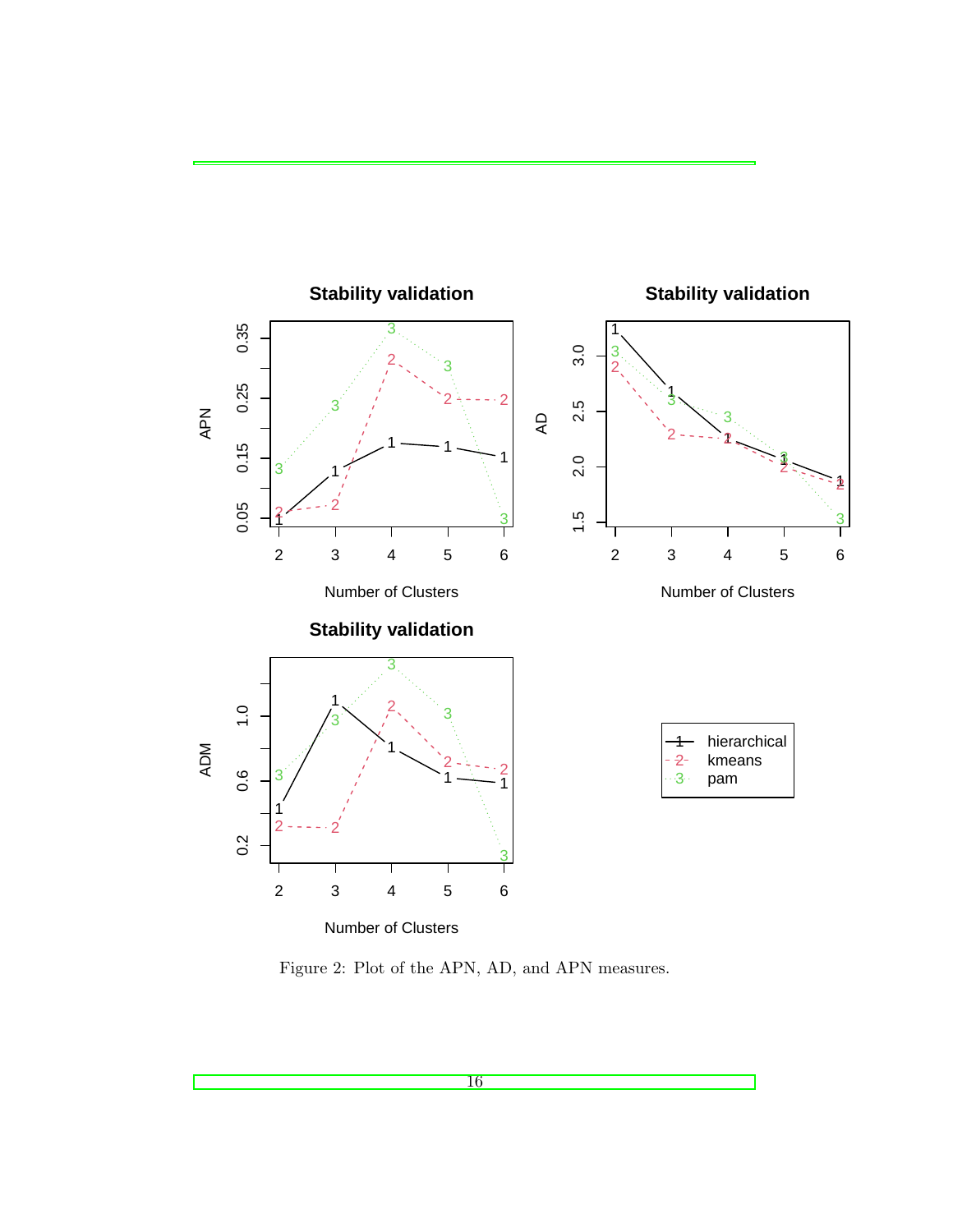[et al., 2004\)](#page-26-6) or FunCat [\(Ruepp et al., 2004\)](#page-29-4). functional clustering of the genes can be specified via either a named list or logical matrix. In "list" format, each item in the list is a vector giving genes belonging to a particular biological class. In "matrix" format, each column is a logical vector indicating which genes belong to the biological class. clValid will convert the biological annotation to matrix format internally if initially given in list format.

The functional categorization of the genes in the dataset mouse were previously determined in [Bhattacherjee et al.](#page-26-2) [\(2007\)](#page-26-2), so these will be used initially to define the functional classes.

```
R> fc <- tapply(rownames(express), mouse$FC, c)
R > fc \leq fc [!names(fc)%in%c("EST", "Unknown")]
R> bio <- clValid(express, 2:6, clMethods=c("hierarchical","kmeans","pam"),
+ validation="biological", annotation=fc)
```
The user also has the option of reading in the biological annotation from an external file. The required format is comma separated, with the first column indicating the biological functional category, and the remaining columns containing the gene identifiers for those genes belonging to that category. Comma separated files are easily created from within the Excel program, and using 'CSV (Comma delimited)' for the 'Save as type' in the 'Save As' window. The file "fc.csv" is included as an illustration, the format of the first two lines is:

```
ECM_Receptors, 1452671_s_at, 1423110_at, 1439381_x_at, 1450857_a_at
Growth_Differentiation, 1448995_at, 1448147_at, 1421180_at, 1416855_at
```
To read in the external biological annotation file, use the function readAnnotationFile.

```
R> fc2 <- readAnnotationFile("fc.csv")
R> ## bio.fc2 <- clValid(express, 2:6, clMethods=c("hierarchical", "kmeans", "pam"),
R> ## validation="biological", annotation=fc2)
R> ## all.equal(measures(bio), measures(bio.fc2))
```
Recall that both the BHI and BSI should be maximized. The optimal values for each measure are given below.

R> optimalScores(bio)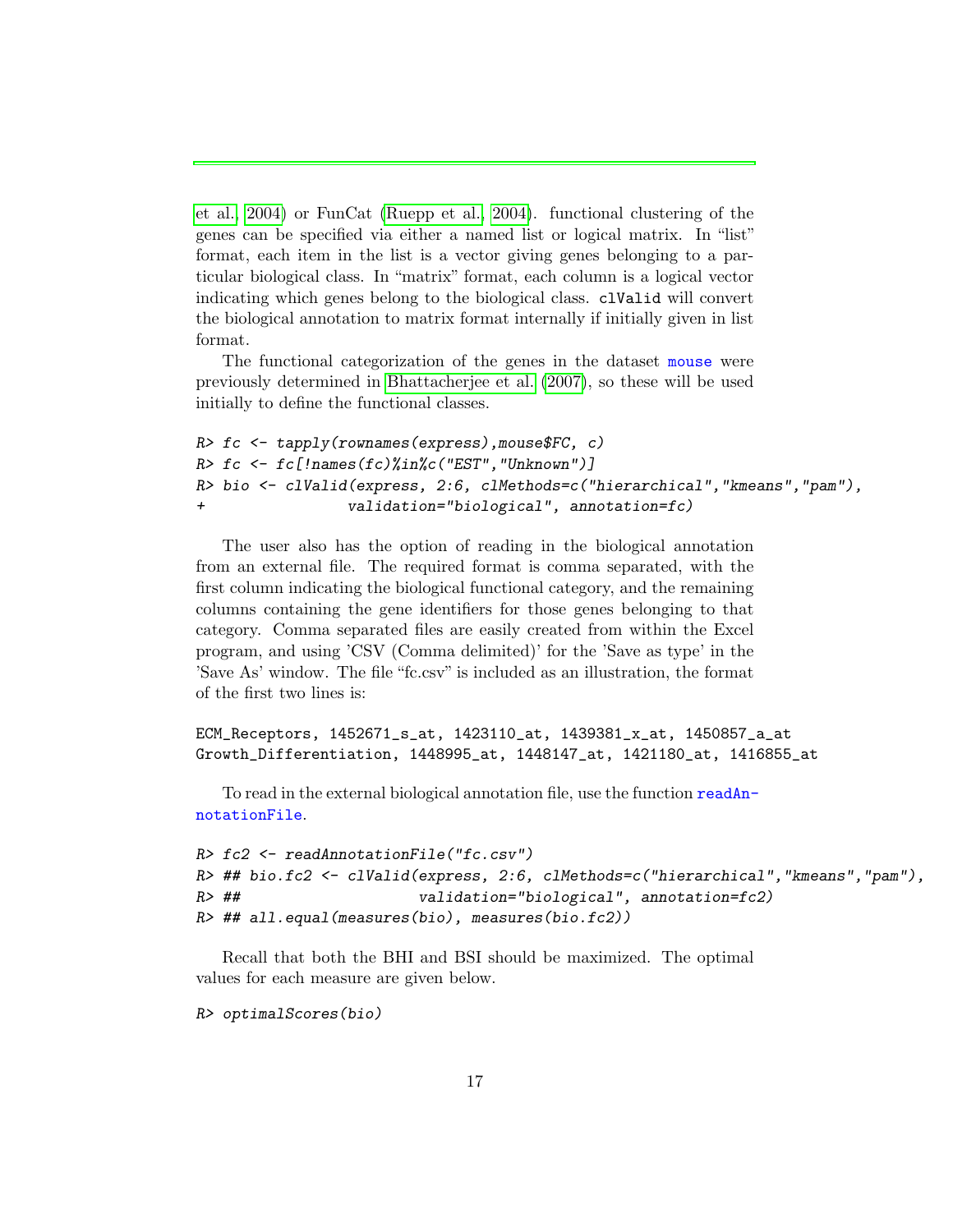| Score         |                            | Method Clusters |
|---------------|----------------------------|-----------------|
| BHT 0.2025793 | kmeans                     | 5.              |
|               | BSI 0.6755826 hierarchical | 2               |

K-means clustering with five clusters has the best value of the BHI, while for the BSI hierarchical clustering with two clusters again does well. Plots of the measures are given in Figures [3](#page-18-0) and [4.](#page-19-0)

The other option for biological validation is to use the annotation packages available in Bioconductor [\(Gentleman et al., 2004\)](#page-27-10). This option uses the annotation packages to map the genes to their corresponding GO terms. There are three main ontologies, cellular component ("CC"), biological process ("BP"), and molecular function ("MF"), which can be selected via the GOcategory argument. The user must download, at a minimum, the Biobase, annotate, and GO packages from Bioconductor [\(http://www.bioconductor.org/\)](http://www.bioconductor.org/), then load them during the R session. In addition, any specific annotation packages that are required will need to be downloaded (e.g., experiments using the Affymetrix GeneChip hgu95av2 would require the  $hqu95av2$ package). Once the appropriate annotation packages are downloaded, they can be specified in the function call via the annotation argument. The goTermFreq argument is used to select a threshold, so that only GO terms with a frequency in the dataset above the threshold are used to determine the functional classes.

To illustrate, the identifiers in the dataset mouse are from the Affymetrix Murine Genome 430a GeneChip Array, with corresponding annotation package  $moe430a$ .db available from Bioconductor. We leave the goTermFreq argument at its default level of 0.05, and use all available GO categories (GOcategory="all") for annotation.

```
R> if(require("Biobase", quietly = TRUE) && require("annotate", quietly = TRUE) &&
+ require("GO.db", quietly = TRUE) && require("moe430a.db", quietly = TRUE)) {
+ ## Need to know which affy chip was used in experiment
+ ## affymetrix murine genome 430a genechip arrays
+ bio2 <- clValid(express, 2:6, clMethods=c("hierarchical","kmeans","pam"),
+ validation="biological",annotation="moe430a.db",GOcategory="all")
+ }
RR> if(exists("bio2")) optimalScores(bio2)
       Score Method Clusters
BHI 0.3205595 hierarchical 2
BSI 0.7559907 hierarchical 2
```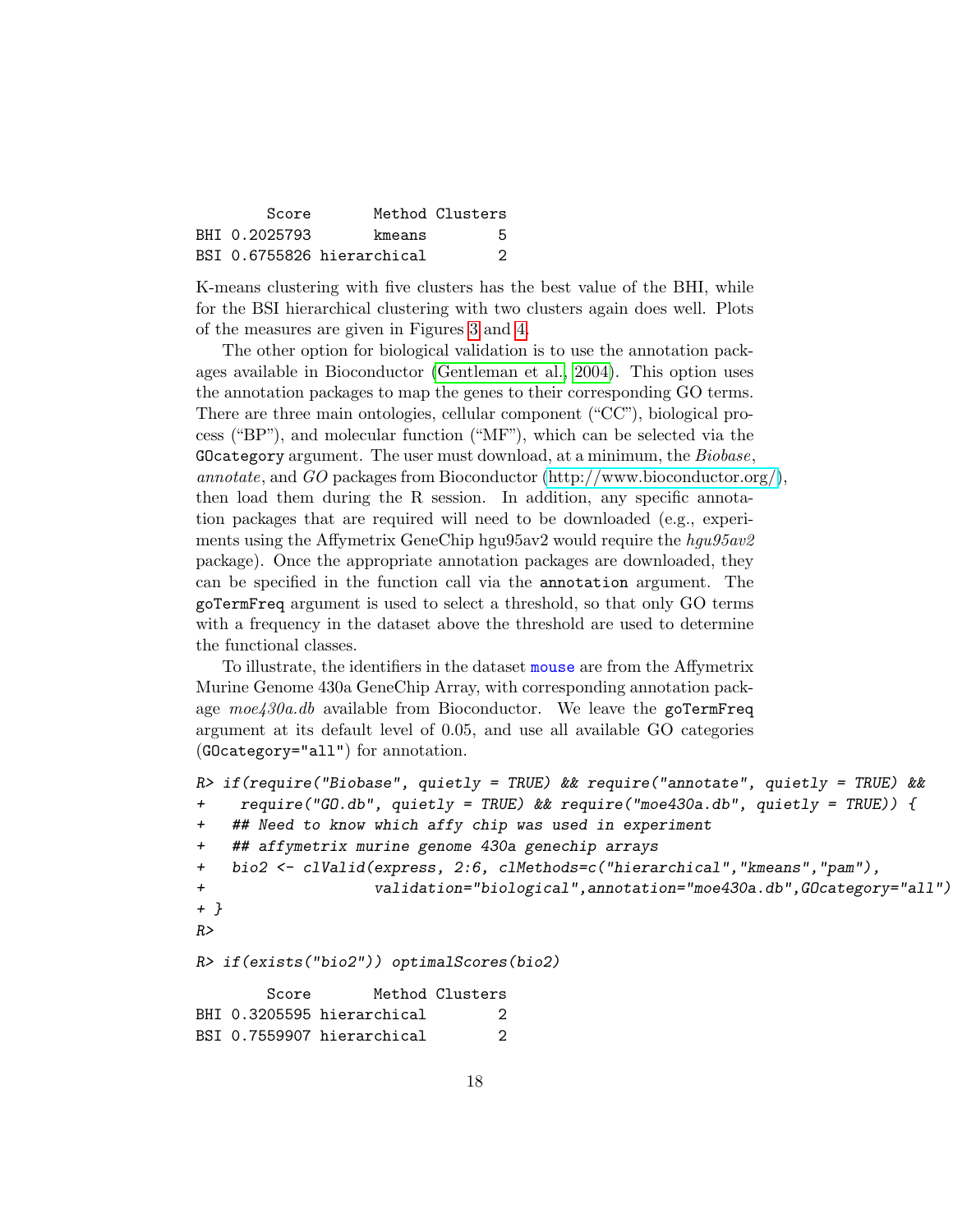R> plot(bio, measure="BHI", legendLoc="topleft")



# **Biological validation**

<span id="page-18-0"></span>Figure 3: Plot of the BHI measure, using predetermined functional classes.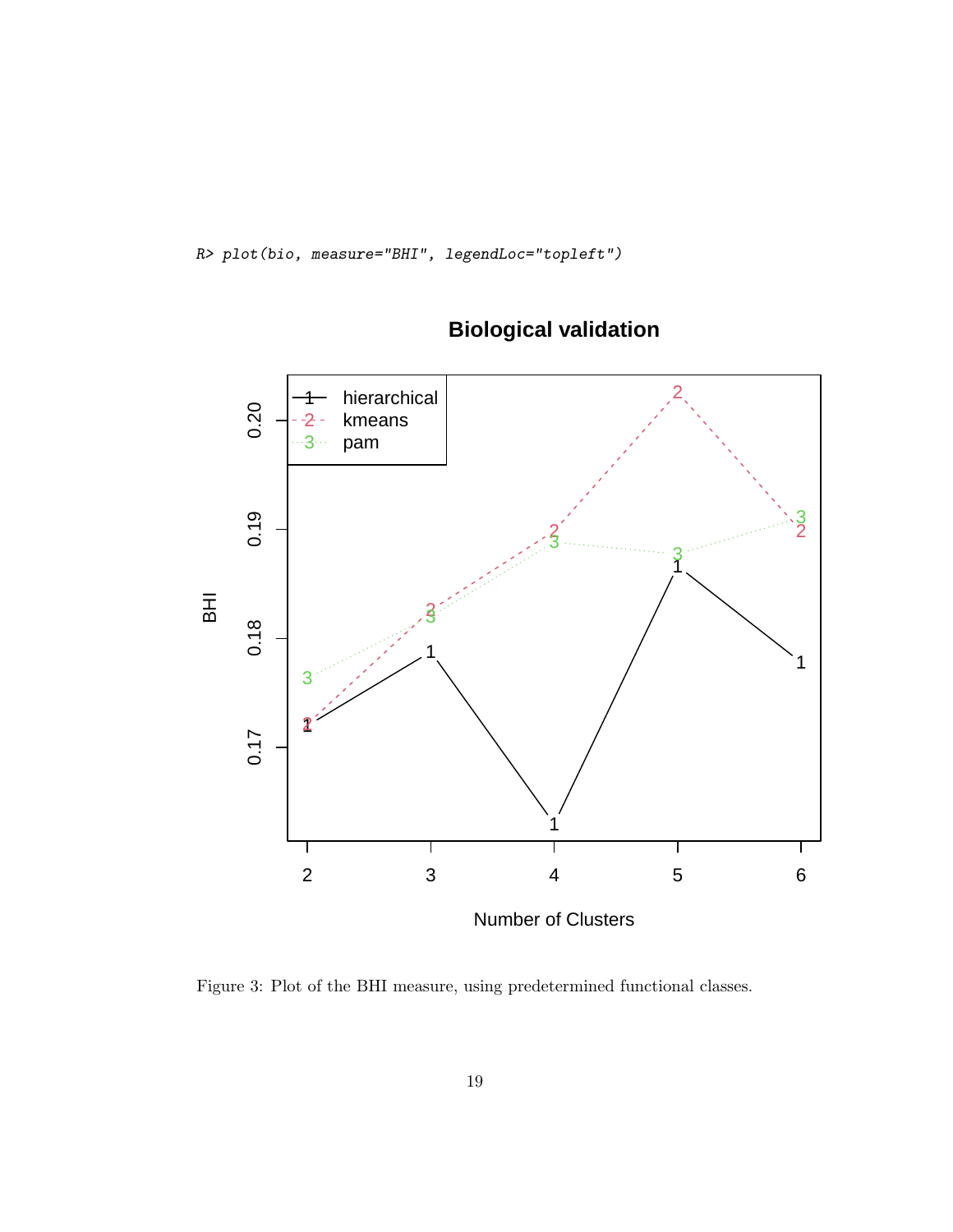R> plot(bio, measure="BSI")



# **Biological validation**

<span id="page-19-0"></span>Figure 4: Plot of the BSI measure, using predetermined functional classes.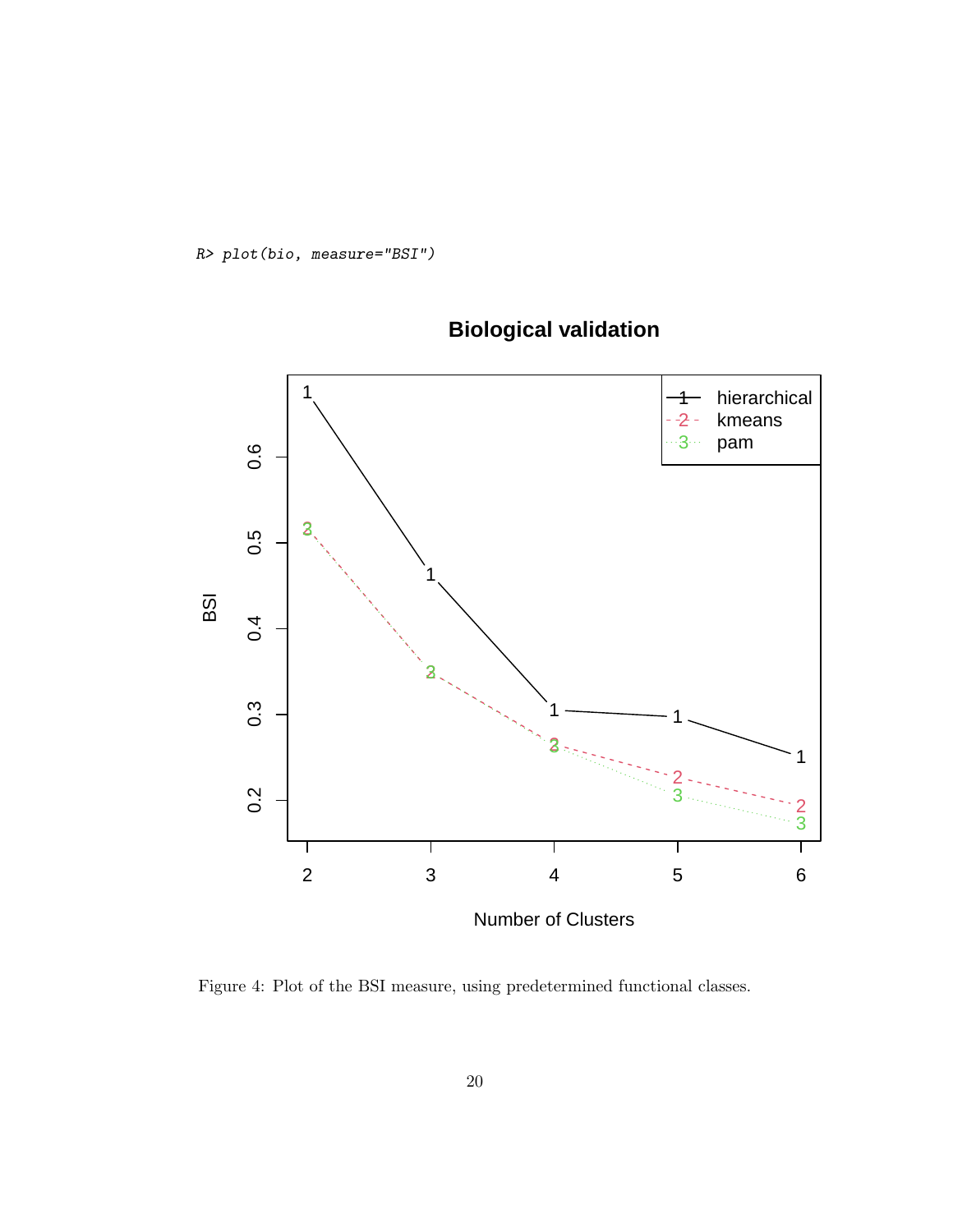Further plots can be obtained by running

```
R> if(exists("bio2")) plot(bio2, measure="BHI", legendLoc="topleft")
R> if(exists("bio2")) plot(bio2, measure="BSI")
```
The user can also limit the level of evidence used to determine GO annotation using the dropEvidence argument. In particular, the "IEA" evidence code is a relatively weak association based only on electronic information, and users may wish to omit this evidence when determining the functional annotation classes.

```
R> if(require("Biobase", quietly = TRUE) && require("annotate", quietly = TRUE) &&
+ require("GO.db", quietly = TRUE) && require("moe430a.db", quietly = TRUE)) {
+ ## Need to know which affy chip was used in experiment
   ## affymetrix murine genome 430a genechip arrays
+ bio2DE <- clValid(express, 2:6, clMethods=c("hierarchical","kmeans","pam"),
+ validation="biological",annotation="moe430a.db",GOcategory="all",
+ dropEvidence="IEA")
+ optimalScores(bio2DE)
+ }
```
# <span id="page-20-0"></span>4.4 Rank Aggregation

As we saw in all three examples, the order of clustering algorithms on each validation measure is rarely the same. Rank aggregation is helpful in reconciling the ranks and producing a "super"-list, which determines the overall winner and also ranks all the clustering algorithms based on their performance as determined by all the validation measures simultaneously. This idea was introduced in the clustering context by [Pihur et al.](#page-28-9) [\(2007\)](#page-28-9), and the R package RankAggreg has functions for performing rank aggregation. The package and associated functions are described in fuller detail in [Pihur et al.](#page-28-10) [\(2009\)](#page-28-10).

To illustrate, we cluster the mouse microarray data using the hierarchical, K-means, and PAM algorithms with four to six clusters. Both internal and stability measures are used for validation.

```
R> result <- clValid(express, 4:6, clMethods=c("hierarchical","kmeans","pam"),
+ validation=c("internal","stability"))
R> res <- getRanksWeights(result)
```
The getRanksWeights function extracts the validation measures and order of the clustering algorithms for each validation measure to use as input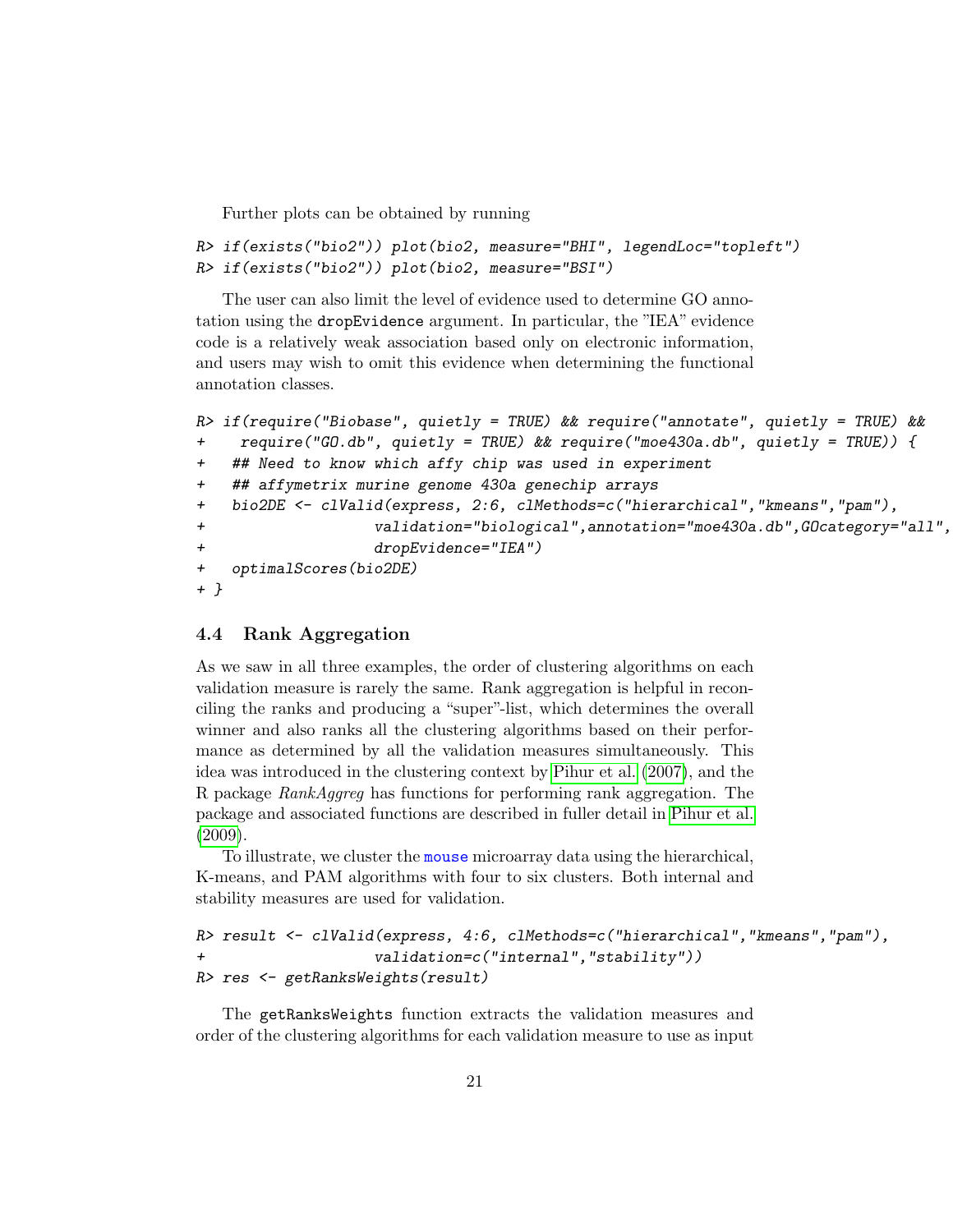for RankAggreg. The validation measures are used for calculating weighted distances.

The top three ranking algorithms for each measure are given below:

```
R> print(res$ranks[,1:3], quote=FALSE)
```

|            |         | っ                                                         |                |
|------------|---------|-----------------------------------------------------------|----------------|
| APN        | pam-6   | hierarchical-6 hierarchical-5                             |                |
| AD         | $pam-6$ | kmeans-6                                                  | hierarchical-6 |
| ADM        | $pam-6$ | hierarchical-6 hierarchical-5                             |                |
| FOM        | $pam-6$ | kmeans-6                                                  | hierarchical-6 |
|            |         | Connectivity hierarchical-4 hierarchical-5 hierarchical-6 |                |
| Dunn       |         | hierarchical-5 hierarchical-6 hierarchical-4              |                |
| Silhouette | pam-6   | hierarchical-4 kmeans-4                                   |                |

We see that PAM with six clusters performs best on four of the six measures, so picking an overall winner is relatively straightforward in this case. However, in many cases there is no clearly best performing algorithm. Also, it would be rather difficult to give the overall ordered list, and we may be interested in, say, the top three performing algorithms instead of restricting ourselves to a single set of results. This can be accomplished using the Rank-Aggreg function, which searches for the "master" list which minimizes the distance between itself and the individual lists for each validation measure. Two distances are available, the Spearman's footrule distance and Kendall's tau distance. The two available search algorithms are a cross-entropy Monte Carlo algorithm or a genetic algorithm (there is also a "brute force" search method which does an exhaustive search, but this is not recommended except for very small lists of five or fewer elements). Here, we perform rank aggregation using the default cross-entropy method with weighted Spearman's footrule to produce a "top five" overall list.

```
R> if(require("RankAggreg")) {
+ CEWS <- RankAggreg(x=res$ranks, k=5, weights=res$weights, seed=123, verbose=FALSE)
+ CEWS
+ }
The optimal list is:
       pam-6 hierarchical-6 hierarchical-5 hierarchical-4 kmeans-6
  Algorithm: CE
  Distance: Spearman
  Score: 2.679264
```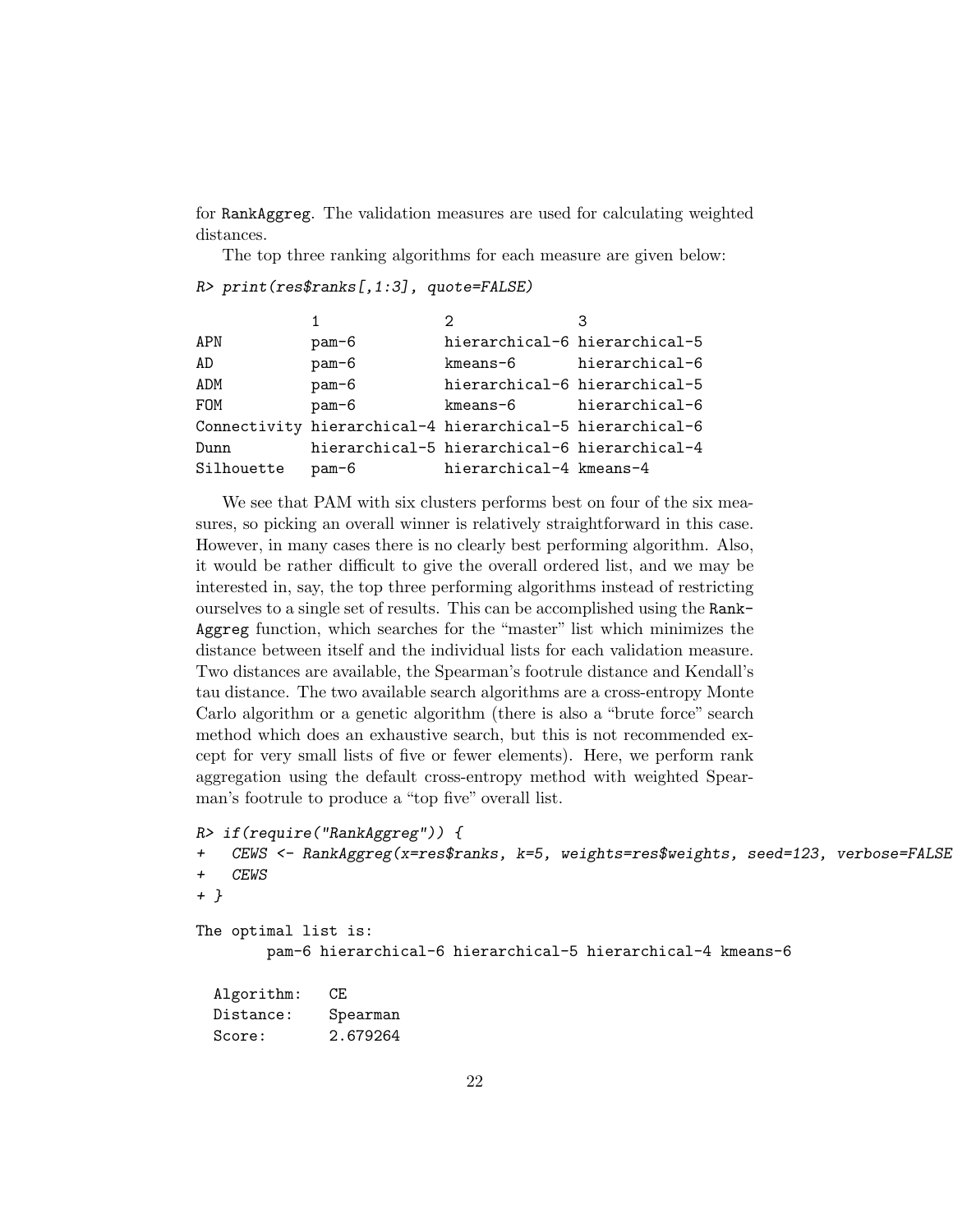The top results are PAM with six clusters, then hierarchical clustering with six and five clusters. Convergence was achieved in 15 iterations, with a minimum objective function score of 2.679264. Since the search is stochastic using a different seed may produce a different result, but repeating the search using several different seeds gave the same result.

To get a visual representation of the results, a convenient plot function is provided. It takes the object returned by the  $RankAq$ greg function as its first argument and outputs three side-by-side plots with useful information on the convergence properties and the final ranking.

## <span id="page-22-0"></span>4.5 Further Analysis

Hierarchical clustering consistently performs well for many of the validation measures. The clustering results from any method can be extracted from a clValid() object for further analysis, using the clusters() method. Here, we extract the results from hierarchical clustering, to plot the dendogram and view the observations that are grouped together at the various levels of the topology. The dendrogram is plotted in Figure [6,](#page-24-0) with the genes belonging to the "Growth/Differentiation" (GD) and "Transcription factor" (TF) functional classes labeled. The genes belonging to the top two clusters are cross-classified with their functional annotation given in the dataset. Of potential interest, the second cluster contains no genes in the "EST" or "Miscellaneous" categories. Further inspection of the results is left to a subject matter expert.

R> hc <- clusters(bio,"hierarchical")

```
R> mfc <- factor(mouse$FC, labels=c("Re","EST","GD","KP","Met","Mis","St","TF","U"))
R> tf.gd <- ifelse(mfc%in%c("GD","TF"),levels(mfc)[mfc],"")
R> plot(hc, labels=tf.gd, cex=0.7, hang=-1, main="Mouse Cluster Dendrogram")
```
 $R$ > two  $\leq$  cutree(hc,2)  $R$ > xtabs(~mouse\$FC + two)

|                           | two |   |
|---------------------------|-----|---|
| mouse\$FC                 |     | 2 |
| ECM/Receptors             | 12  |   |
| F.ST                      | .31 | ∩ |
| Growth/Differentiation 12 |     |   |
| Kinases/Phosphatases      |     |   |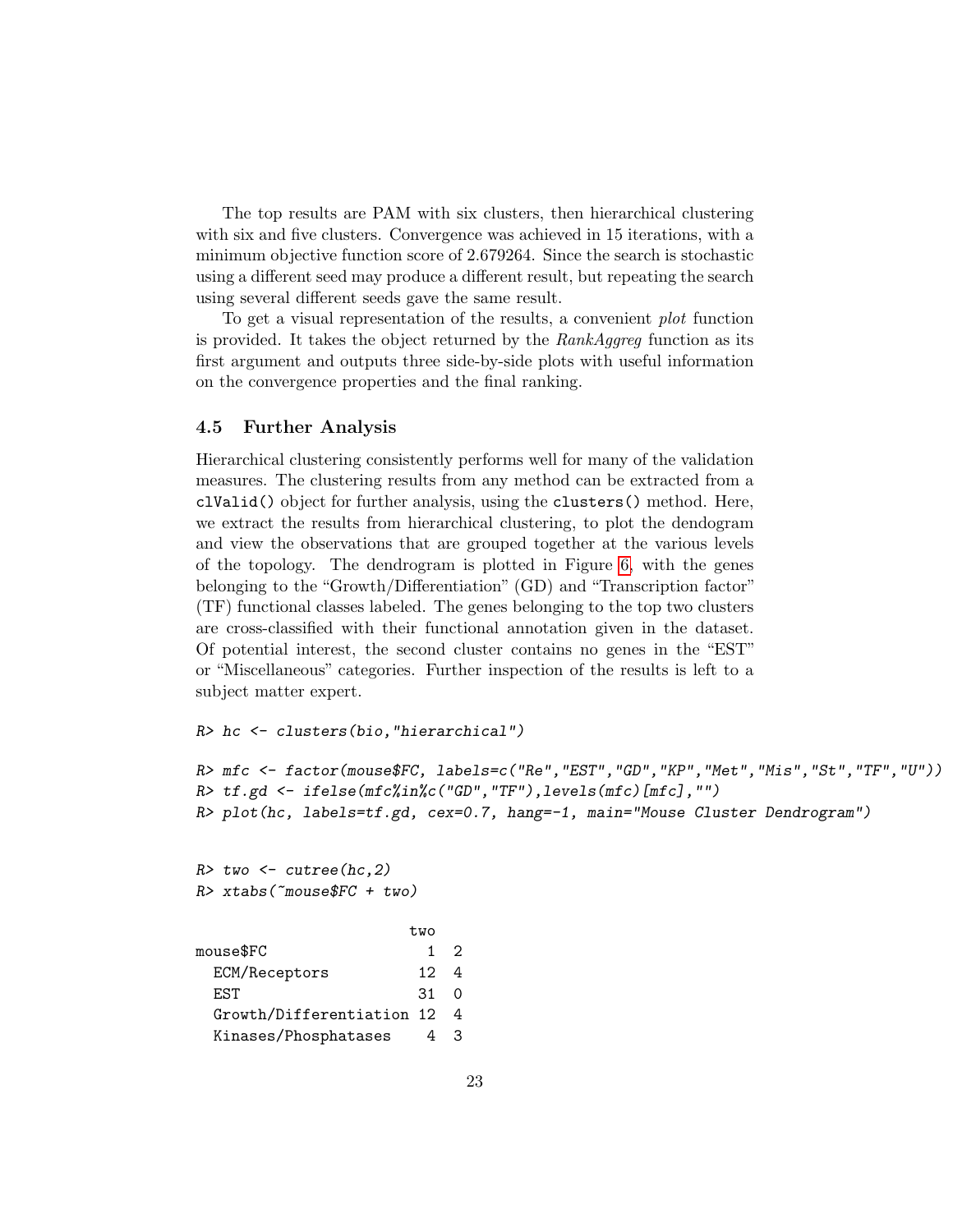





Optimal List: pam−6 hierarchical−6 hierarchical−5 hierarchical−4 kmeans−6

Figure 5: Visual Representation of the aggregation results through the  $plot()$ function. The first plot in the top row shows the path of minimum values of the objective function over time. The global minimum is shown in the top right corner. The histogram of the objective function scores at the last iteration is displayed in the second plot. Looking at these two plots, one can get a general idea about the rate of convergence and the distribution of candidate lists at the last iteration. The third plot at the bottom shows the individual lists and the obtained solution along with optional average ranking.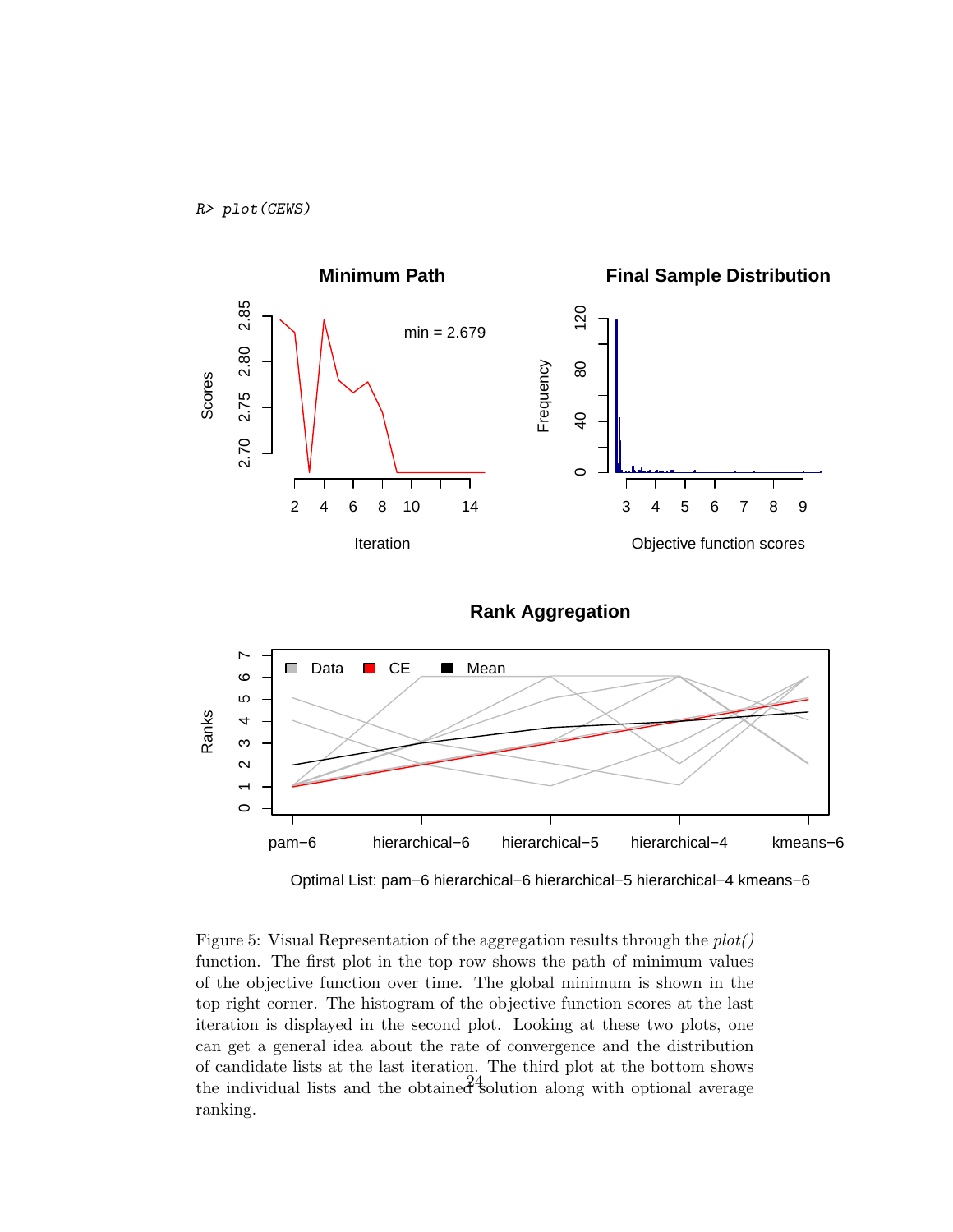

# **Mouse Cluster Dendrogram**

hclust (\*, "average") Dist

<span id="page-24-0"></span>Figure 6: Plot of the dendogram for hierarchical clustering.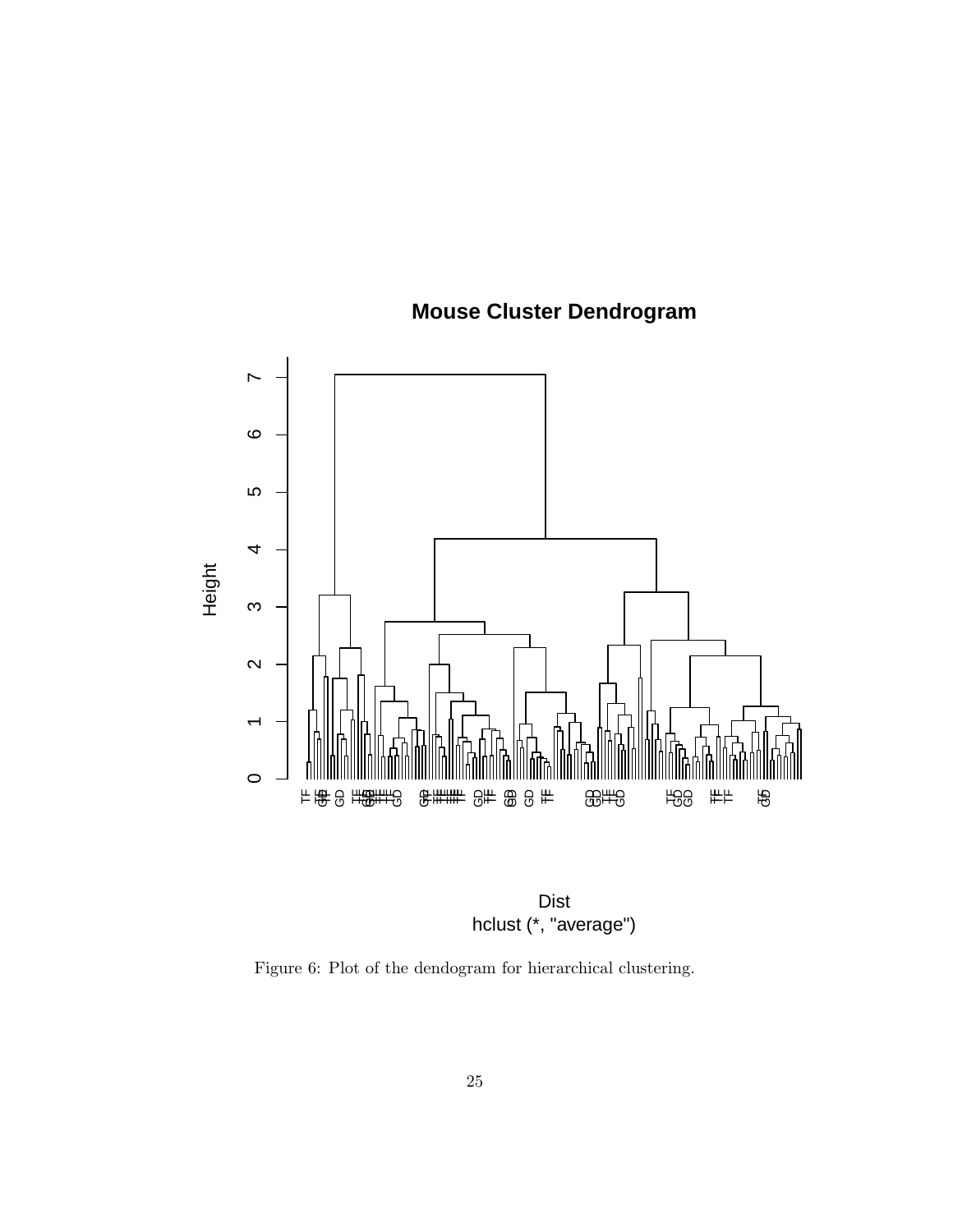| Metabolism           | 7   | 1        |
|----------------------|-----|----------|
| Miscellaneous        | 25. | $\Omega$ |
| Stress-induced       | 42  |          |
| Transcription factor | 23  | 5        |
| Unknown              |     |          |

# <span id="page-25-0"></span>5 Discussion

We have developed an R package, *clValid*, which contains measures for validating the results from a clustering procedure. We categorize the measures into three distinct types, "internal", "stability", and "biological", and provide plot, summary, and additional methods for viewing and summarizing the validation scores and extracting the clustering results for further analysis. In addition to the object-oriented nature of the language, implementing the validation measures within the R statistical programming framework provides the additional advantage in that it can interface with numerous clustering algorithms in existing R packages, and accommodate further algorithms as they are developed and coded into R libraries. Currently, clValid() accepts up to ten different clustering methods. This permits the user to simultaneously vary the number of clusters and the clustering algorithms to decide how best to group the observations in her/his dataset. Lastly, the package makes use of the annotation packages available in [Bioconductor](http://www.bioconductor.org/) to calculate the biological validation measures, so that the information contained in the GO database can be used to assist in the cluster validation process.

The illustration for the *clValid* package we have given here focuses on clustering genes, but it is common in microarray analysis to cluster both genes and samples to create a "heatmap". Though the "biological" validation measures are specifically designed for validation of clustering genes, the other measures could also be used with clustering of samples in a microarray experiment. Also, for microarray data, it is a good idea to limit the number of genes being clustered to a small subset  $(100 \sim 600)$  of the thousands of expression measures routinely available on a microarray, both for computational and visualization purposes. Typically, some initial pre-selection of the genes based on t-statistics, p-values, or expression ratios is performed.

There are several R packages that also perform cluster validation and are available from [CRAN](http://www.r-project.org) or [Bioconductor.](http://www.bioconductor.org) Examples include the clustIndex() function in package cclust [\(Dimitriadou, 2006\)](#page-27-11), which performs 14 different validation measures in three classes, cluster.stats() and clusterboot() in package  $\ell pc$  [\(Hennig, 2006\)](#page-28-11), the *clusterRepro* [\(Kapp and Tib-](#page-28-12)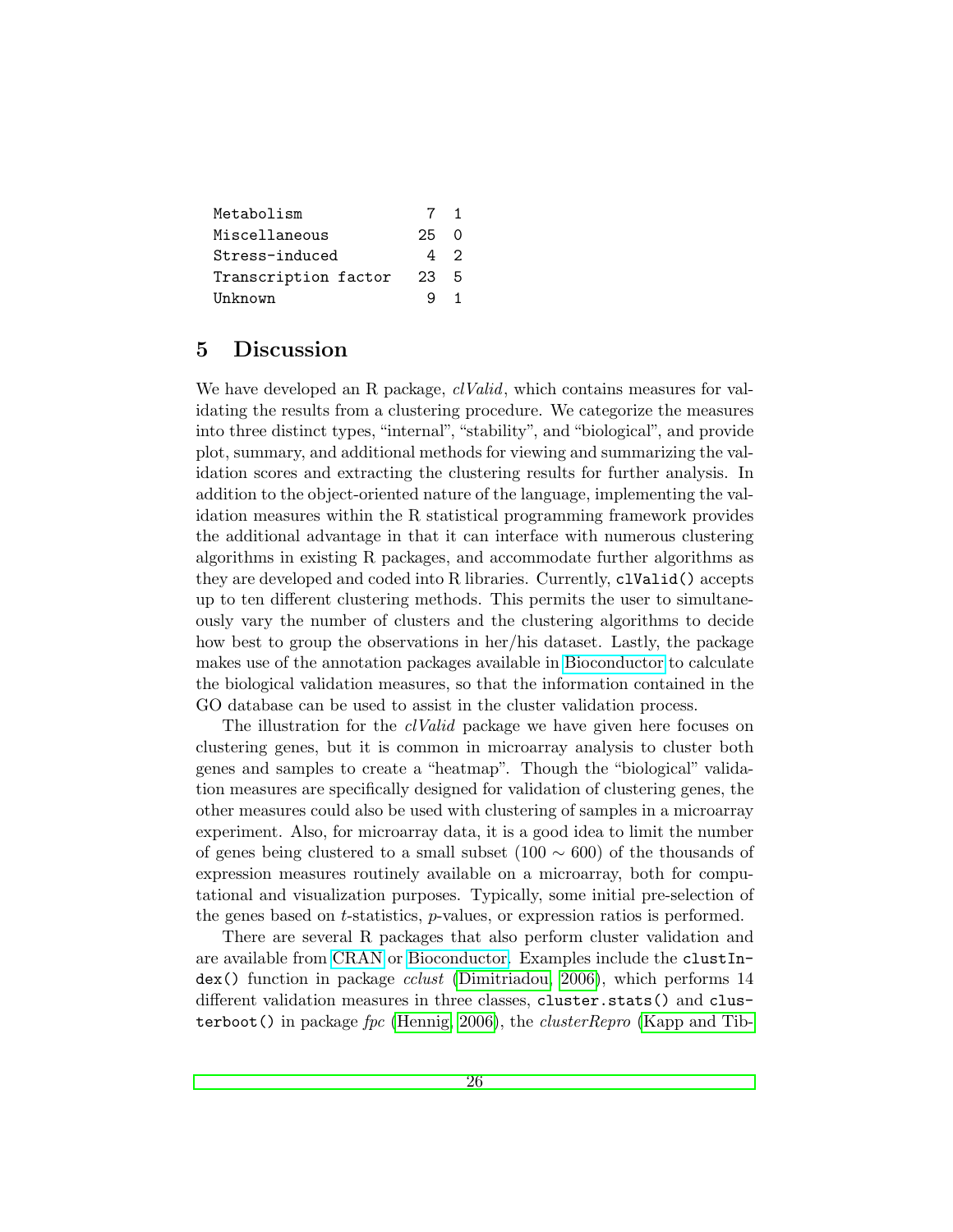[shirani, 2006\)](#page-28-12) and clusterSim [\(Walesiak and Dudek, 2007\)](#page-29-5) packages, and the clusterStab [\(MacDonald et al., 2006\)](#page-28-13) package from Bioconductor. The cl\_validity() function in package clue [\(Hornik, September 2005b\)](#page-28-14) does validation for both paritioning methods ("dissimilarity accounted for") and hierarchical methods ("variance accounted for"), and function fclustIn- $\text{dex}()$  in package  $e1071$  [\(Dimitriadou et al., 2006\)](#page-27-12) has several fuzzy cluster validation measures. However, to our knowledge none of these packages offers biological validation or the unique stability measures which we present here. [Handl et al.](#page-28-4)  $(2005)$  provides  $C++$  code for the validation measures which they discuss, and the Caat tool available in the [GEPAS](http://gepas.bioinfo.cipf.es/) software suite offers a web-based interface for visualizing and validating (using the Silhouette Width) cluster results. However, neither of these two tools are as flexible for interfacing with the variety of clustering algorithms that are available in the R language, or can automatically access the annotation in-formation which is available in [Bioconductor.](http://www.bioconductor.org/) Hence, the *clValid* package is a valuable addition to the growing collection of cluster validation software available for researchers.

# References

- <span id="page-26-6"></span>F. Al-Shahrour, R. Diaz-Uriarte, and J. Dopazo. FatiGo: a web tool for finding significant associations of Gene Ontology terms with groups of genes. Bioinformatics, 20(4):578–80, 2004.
- <span id="page-26-2"></span>V. Bhattacherjee, P. Mukhopadhyay, S. Singh, C. Johnson, J. T. Philipose, C. P. Warner, R. M. Greene, and M. M. Pisano. Neural crest and mesoderm lineagedependent gene expression in orofacial development. Differentiation, 2007.
- <span id="page-26-4"></span>N. Bolshakova, F. Azuaje, and P. Cunningham. A knowledge-driven approach to cluster validity assessment. Bioinformatics, 21(10):2546–7, 2005.
- <span id="page-26-0"></span>G. Brock, V. Pihur, S. Datta, and S. Datta. clValid: An R package for cluster validation. Journal of Statistical Software, 25(4), March 2008. URL [http://](http://www.jstatsoft.org/v25/i04) [www.jstatsoft.org/v25/i04](http://www.jstatsoft.org/v25/i04).
- <span id="page-26-1"></span>S. Chu, J. DeRisi, M. Eisen, J. Mulholland, D. Botstein, P. O. Brown, and I. Herskowitz. The transcriptional program of sporulation in budding yeast. Science, 282(5389):699–705, 1998.
- <span id="page-26-3"></span>S. Datta and S. Datta. Comparisons and validation of statistical clustering techniques for microarray gene expression data. Bioinformatics, 19(4):459–66, 2003.
- <span id="page-26-5"></span>S. Datta and S. Datta. Methods for evaluating clustering algorithms for gene expression data using a reference set of functional classes. BMC Bioinformatics, 7: 397, 2006.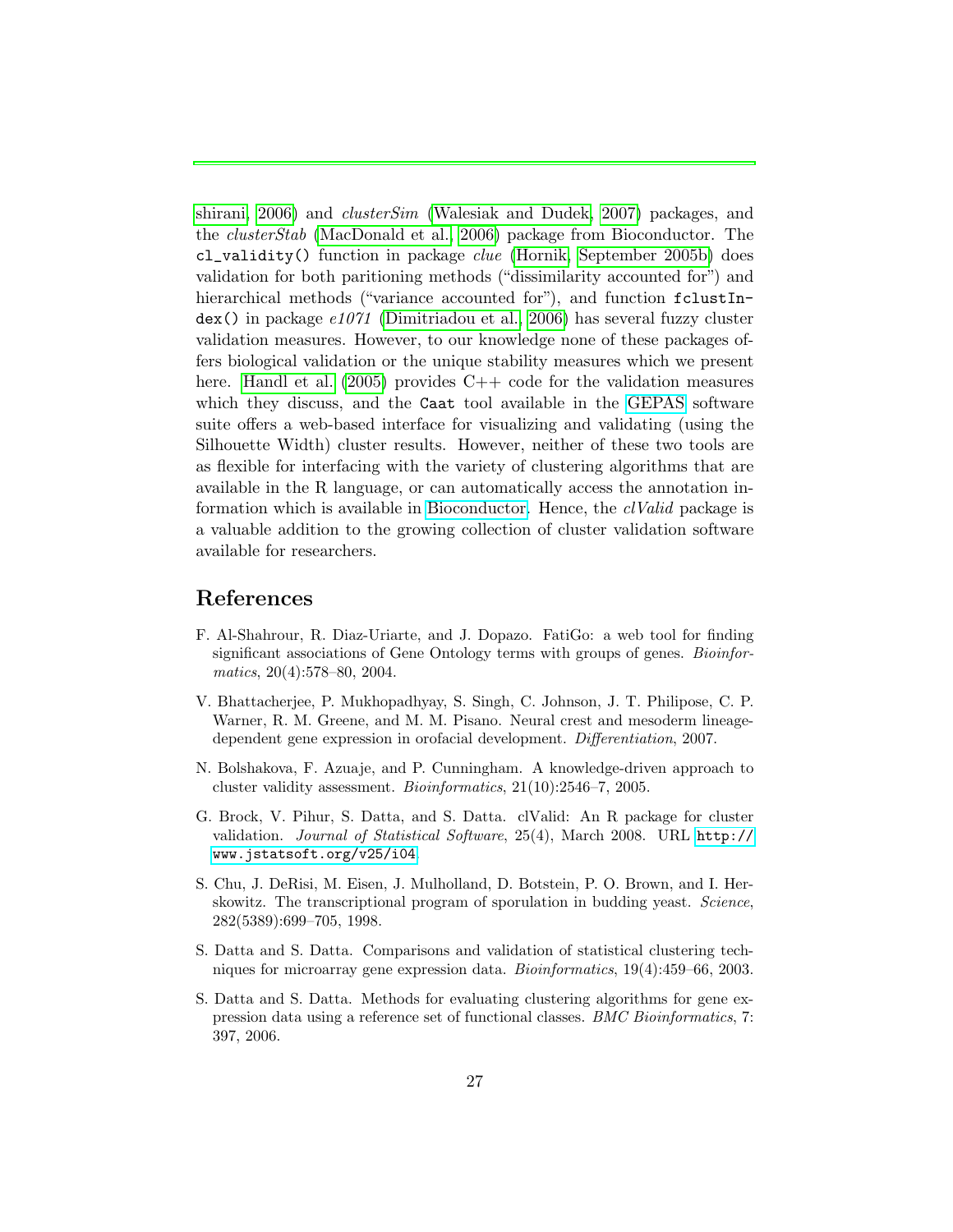- <span id="page-27-2"></span>D. Dembele and P. Kastner. Fuzzy C-means method for clustering microarray data. Bioinformatics, 19(8):973–80, 2003.
- <span id="page-27-0"></span>J. L. DeRisi, V. R. Iyer, and P. O. Brown. Exploring the metabolic and genetic control of gene expression on a genomic scale. Science, 278(5338):680–6, 1997.
- <span id="page-27-11"></span>E. Dimitriadou. cclust: Convex Clustering Methods and Clustering Indexes, 2006. URL <http://www.R-project.org>. R package version 0.6-13.
- <span id="page-27-12"></span>E. Dimitriadou, K. Hornik, F. Leisch, D. Meyer, and A. Weingessel. e1071: Misc Functions of the Department of Statistics (e1071), TU Wien, 2006. URL [http:](http://www.R-project.org) [//www.R-project.org](http://www.R-project.org). R package version 1.5-16.
- <span id="page-27-9"></span>J. Dopazo and J. M. Carazo. Phylogenetic reconstruction using a growing neural network that adopts the topology of a phylogenetic tree. Journal of Molecular Evolution, pages 226–233, 1997.
- <span id="page-27-5"></span>J. C. Dunn. Well separated clusters and fuzzy partitions. Journal on Cybernetics, 4:95–104, 1974.
- <span id="page-27-1"></span>M. B. Eisen, P. T. Spellman, P. O. Brown, and D. Botstein. Cluster analysis and display of genome-wide expression patterns. Proc Natl Acad Sci U S A, 95(25): 14863–8, 1998.
- <span id="page-27-7"></span>C. Fraley and A. E. A. E. Raftery. Enhanced model-based clustering, density estimation, and discriminant analysis software: MCLUST. Journal of Classification, 20(2):263–286, 2003.
- <span id="page-27-8"></span>C. Fraley and A. E. Raftery. Model-based clustering, discriminant analysis, and density estimation. Journal of the American Statistical Association, 17:126–136, 2001.
- <span id="page-27-6"></span>C. Fraley and A. E. Raftery. mclust: Model-Based Clustering / Normal Mixture Modeling, 2007. URL <http://www.stat.washington.edu/mclust>. R package version 3.1-1.
- <span id="page-27-3"></span>L. Fu and E. Medico. FLAME, a novel fuzzy clustering method for the analysis of DNA microarray data. BMC Bioinformatics, 8:3, 2007.
- <span id="page-27-4"></span>I. Gat-Viks, R. Sharan, and R. Shamir. Scoring clustering solutions by their biological relevance. Bioinformatics, 19(18):2381–9, 2003.
- <span id="page-27-10"></span>R. C. Gentleman, V. J. Carey, D. M. Bates, B. Bolstad, M. Dettling, S. Dudoit, B. Ellis, L. Gautier, Y. Ge, J. Gentry, K. Hornik, T. Hothorn, W. Huber, S. Iacus, R. Irizarry, F. L. C. Li, M. Maechler, A. J. Rossini, G. Sawitzki, C. Smith, G. Smyth, L. Tierney, J. Y. H. Yang, and J. Zhang. Bioconductor: Open software development for computational biology and bioinformatics. *Genome Biology*, 5: R80, 2004. URL <http://genomebiology.com/2004/5/10/R80>.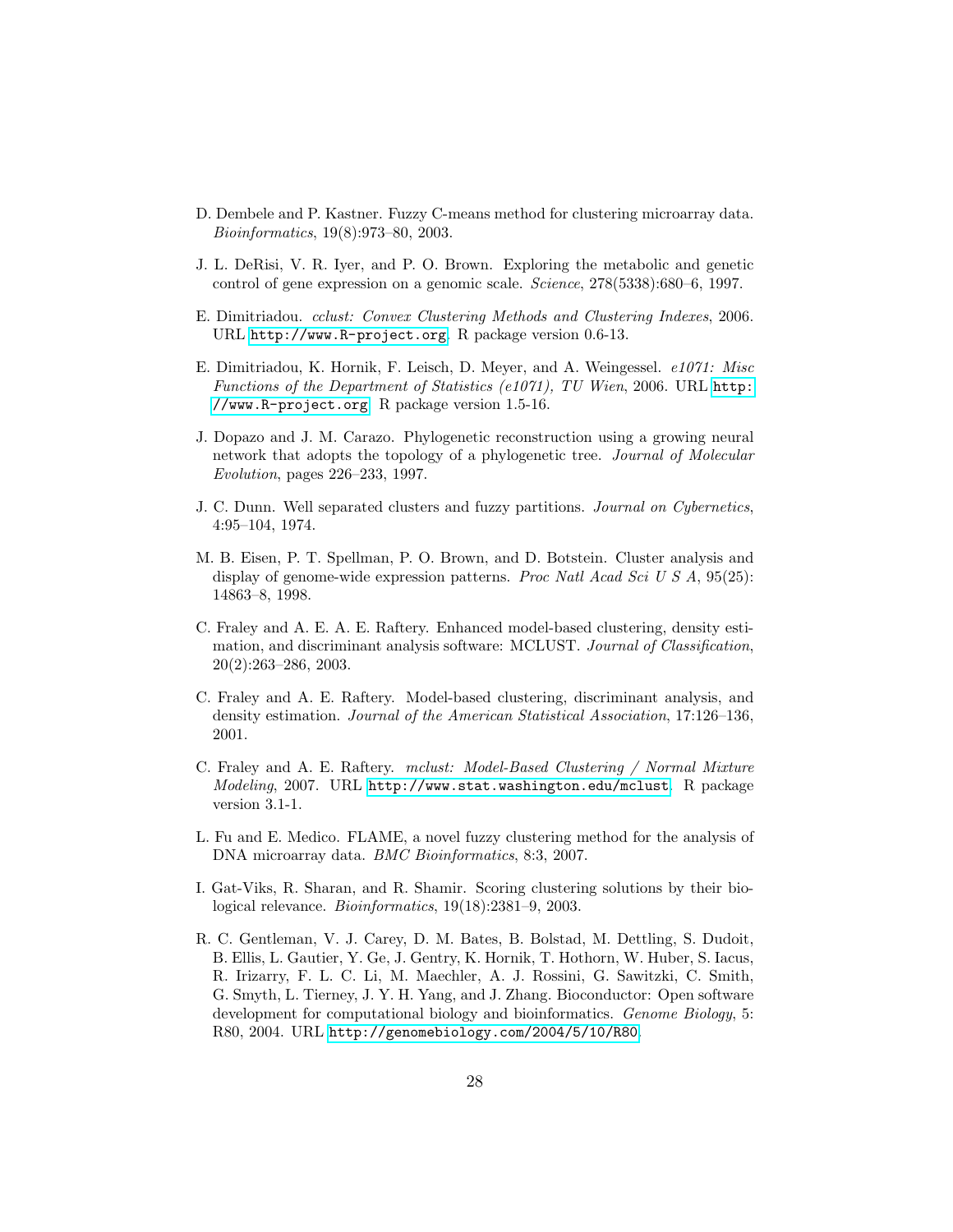- <span id="page-28-3"></span>F. D. Gibbons and F. P. Roth. Judging the quality of gene expression-based clustering methods using gene annotation. Genome Res, 12(10):1574–81, 2002.
- <span id="page-28-4"></span>J. Handl, J. Knowles, and D. B. Kell. Computational cluster validation in postgenomic data analysis. Bioinformatics, 21(15):3201–12, 2005.
- <span id="page-28-7"></span>J. A. Hartigan and M. A. Wong. A k-means clustering algorithm. Applied Statistics, 28:100–108, 1979.
- <span id="page-28-11"></span>C. Hennig. fpc: Fixed point clusters, clusterwise regression and discriminant plots, 2006. URL <http://www.R-project.org>. R package version 1.2-2.
- <span id="page-28-0"></span>J. Herrero, A. Valencia, and J. Dopazo. A hierarchical unsupervised growing neural network for clustering gene expression patterns. Bioinformatics, 17(2):126–36, 2001.
- <span id="page-28-14"></span>K. Hornik. A CLUE for CLUster Ensembles. Journal of Statistical Software, 14 (12), September 2005b. URL <http://www.jstatsoft.org/v14/i12/>.
- <span id="page-28-12"></span>A. Kapp and R. Tibshirani. clusterRepro: Reproducibility of gene expression clusters, 2006. URL <http://www.R-project.org>. R package version 0.5-1.
- <span id="page-28-6"></span>L. Kaufman and P. J. Rousseeuw. Finding Groups in Data. An Introduction to Cluster Analysis. Wiley, New York, 1990.
- <span id="page-28-2"></span>M. K. Kerr and G. A. Churchill. Bootstrapping cluster analysis: assessing the reliability of conclusions from microarray experiments. Proc Natl Acad Sci U S A, 98(16):8961–5, 2001.
- <span id="page-28-8"></span>T. Kohonen. Self-Organizing Maps. Springer-Verlag, second edition, 1997.
- <span id="page-28-13"></span>J. MacDonald, D. Ghosh, and M. Smolkin. clusterStab: Compute cluster stability scores for microarray data, 2006. URL <http://www.R-project.org>. R package version 1.6.0.
- <span id="page-28-1"></span>G. J. McLachlan, R. W. Bean, and D. Peel. A mixture model-based approach to the clustering of microarray expression data. Bioinformatics, 18(3):413–22, 2002.
- <span id="page-28-9"></span>V. Pihur, S. Datta, and S. Datta. Weighted rank aggregation of cluster validation measures: a monte carlo cross-entropy approach. Bioinformatics, 23(13):1607– 15, 2007.
- <span id="page-28-10"></span>V. Pihur, S. Datta, and S. Datta. Rankaggreg, an r package for weighted rank aggregation. BMC Bioinformatics, 10(62), 2009. URL [http://www.biomedcentral.](http://www.biomedcentral.com/1471-2105/10/62) [com/1471-2105/10/62](http://www.biomedcentral.com/1471-2105/10/62).
- <span id="page-28-5"></span>R Development Core Team. R: A Language and Environment for Statistical Computing. R Foundation for Statistical Computing, Vienna, Austria, 2006. URL <http://www.R-project.org>. ISBN 3-900051-07-0.